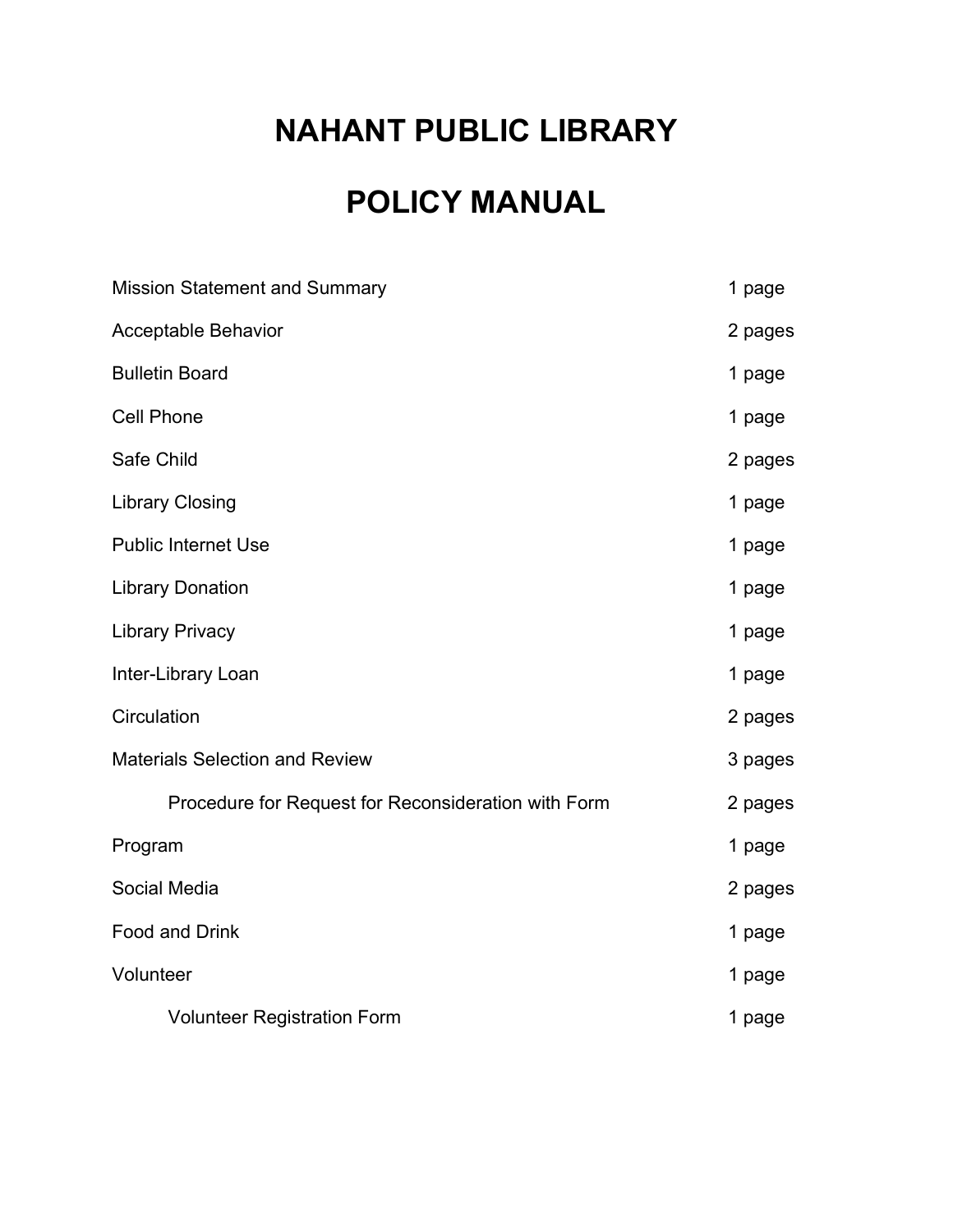#### MISSION STATEMENT

The Nahant Public Library, an essential public institution, strives to serve as an accessible and responsive information and literary center for all residents of the Nahant community and beyond. In a welcoming environment, with diverse materials, programs and services, the library's mission is to stimulate the imagination, nurture literacy, and promote cultural enrichment. The Nahant Public Library also provides access to the tools, technological and traditional, which empower people to find and use information and encourage lifelong learning.

#### **SUMMARY**

This manual contains the policies of the Nahant Public Library. Policies are written, amended and approved by the Library Trustees in collaboration with the Library Director no less than annually. The policies are the rules and guidelines under which the library operates. Policies are general statements that form the basis for the Library's procedures. Procedures are written by the Library Director and are in keeping with the Library Policies and the Town Policies.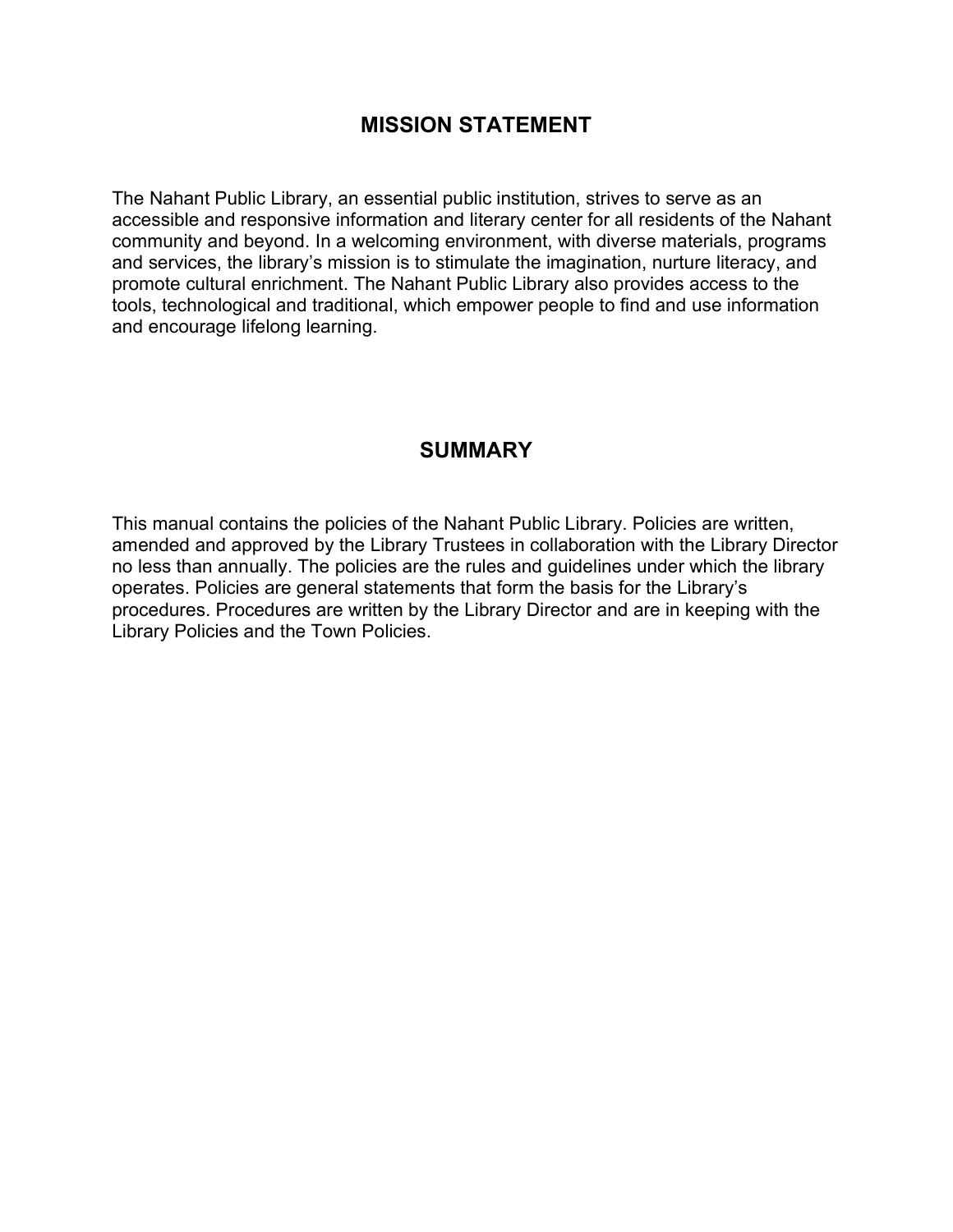# ACCEPTABLE BEHAVIOR POLICY

The Nahant Public Library (NPL) strives to meet the informational, educational, cultural, and recreational needs of all members of the Nahant community, in a courteous and professional manner. In keeping with this goal, the NPL is committed to promoting an enjoyable and safe environment where patrons and staff can fully benefit from and utilize the Library's resources and services. To insure this effort, we expect community members to respect other Library users, our staff, materials, and the building itself.

The Children's Department is reserved for use by children, their parents or guardians, and adults interested in children's literature. The Young Adults'\* Room is reserved for young adults\* and those who accompany them.

Enforcement of these rules will be conducted in a fair and reasonable manner. A judgment of unacceptable behavior is made by the librarian-in-charge who may take reasonable and appropriate action to resolve the issue. This may range from limiting of library privileges, expulsion for a period of time to be determined by the Library Director, or the summoning of law enforcement. Individuals who feel they have been treated unfairly and have had privileges revoked for a period of one week or more have the right to appeal to the Library Director in writing.

#### For the comfort and safety of patrons, volunteers, and staff, and the protection of Library property, the following actions are examples of conduct not allowed on Library property.

- Engaging in any activity in violation of Federal, State, local or other applicable law, or Library policy.
- Carrying firearms and dangerous weapons of any type (except by law enforcement officers).
- Being under the influence of alcohol/illegal drugs and selling, using, or possessing alcohol/illegal drugs.
- Verbally or physically threatening or harassing other patrons, volunteers, or staff, including stalking, staring, lurking, offensive touching, and obscene acts such as sex acts and indecent exposure.
- Soliciting or conducting surveys not authorized by the Library.
- Stealing, damaging, altering, or inappropriate use of Library property in Library facilities or on Library grounds, including computer hardware and software, printers, copiers, phones, and other equipment.
- Trespassing in nonpublic areas.
- Fighting or challenging to fight, running, pushing, shoving, or throwing things.
- Creating disruptive noises such as loud talking, screaming, or banging on computer keyboards.
- Gambling and group activities which are disruptive to the Library environment.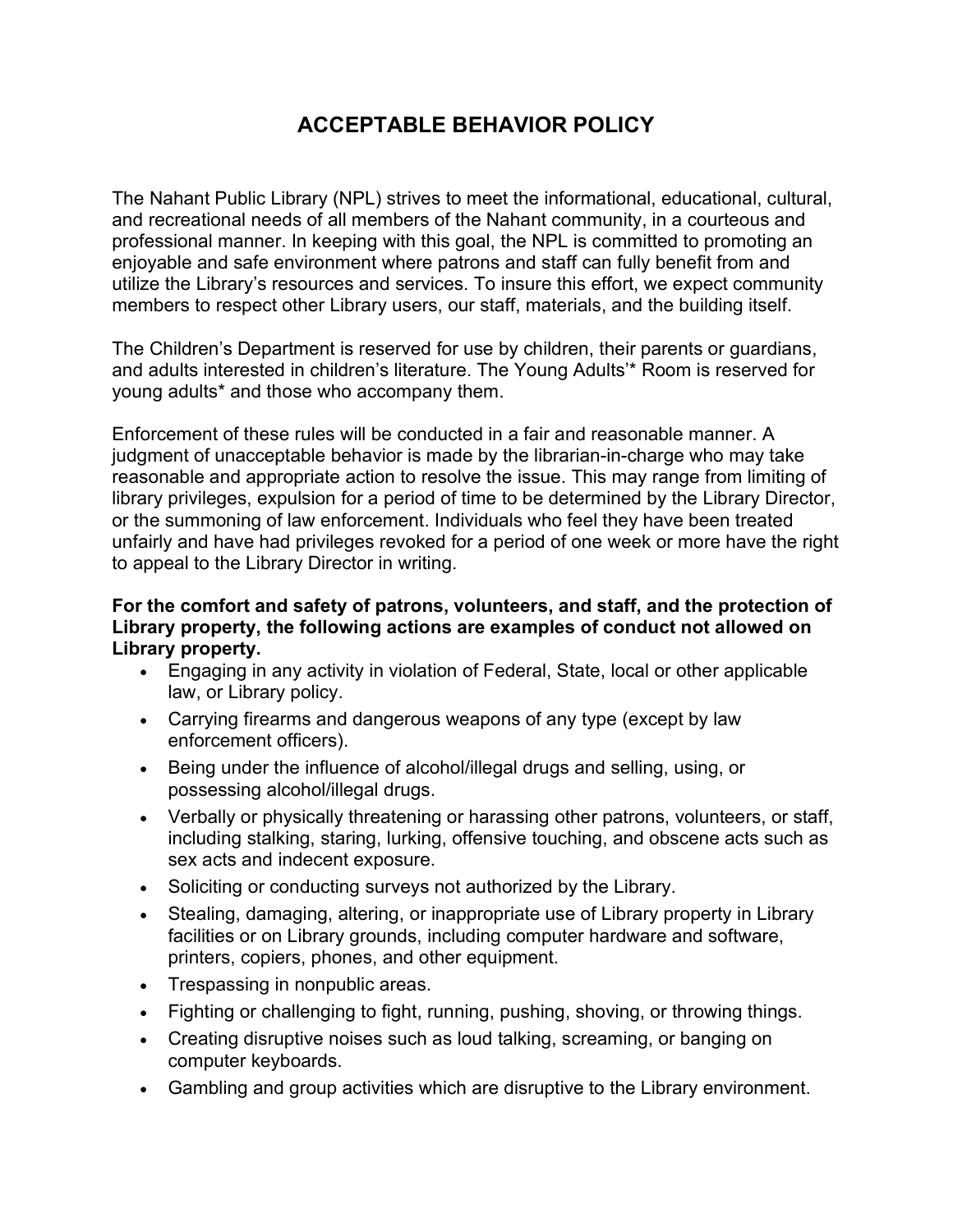- Using audible devices without headphones or with headphones set at a volume that disturbs others. Using cell phones, pagers, and other communication devices in a manner that disturbs others. Cell phone and pager audible ringers must be turned off.
- Littering.
- Smoking, chewing, and other tobacco use in Library facilities.
- Entering the Library barefooted, without a shirt, with offensive body odor or personal hygiene, or being otherwise attired so as to be disruptive to the Library environment.
- Neglecting to provide proper supervision of children.
- Bringing pets or animals, other than service animals necessary for disabilities, into the Library, except for programs authorized by the Library Director.
- Using the library to conduct private business for pay such as tutoring for hire.

The safety and well-being of Library users, employees and volunteers comes first and actions to correct inappropriate behavior will reflect these concerns.

User behavior that interferes with, limits or disrupts normal Library operations, or use of the facility, or Library property in ways clearly not intended by policy, procedure or precedence is considered unacceptable user behavior and is subject to remedy by the library.

Unacceptable behavior may range from boisterous actions, profanity, infringing on the rights or comfort of others, intoxication, drug use or other illegal behaviors, theft, solicitations, vandalism, viewing of pornography or the intended interference with Library staff, volunteers and other users that is clearly uncomfortable, disruptive and/or unsafe.

A judgment of unacceptable behavior is made by the librarian-in-charge who may take reasonable and appropriate action to resolve the issue. This may range from limiting of library privileges, expulsion or the summoning of law enforcement. Individuals who feel they have been treated unfairly have the right to appeal to the Library Director in writing within ten days of the incident.

The safety and well-being of Library users, employees and volunteers comes first and actions to correct inappropriate behavior will reflect these concerns.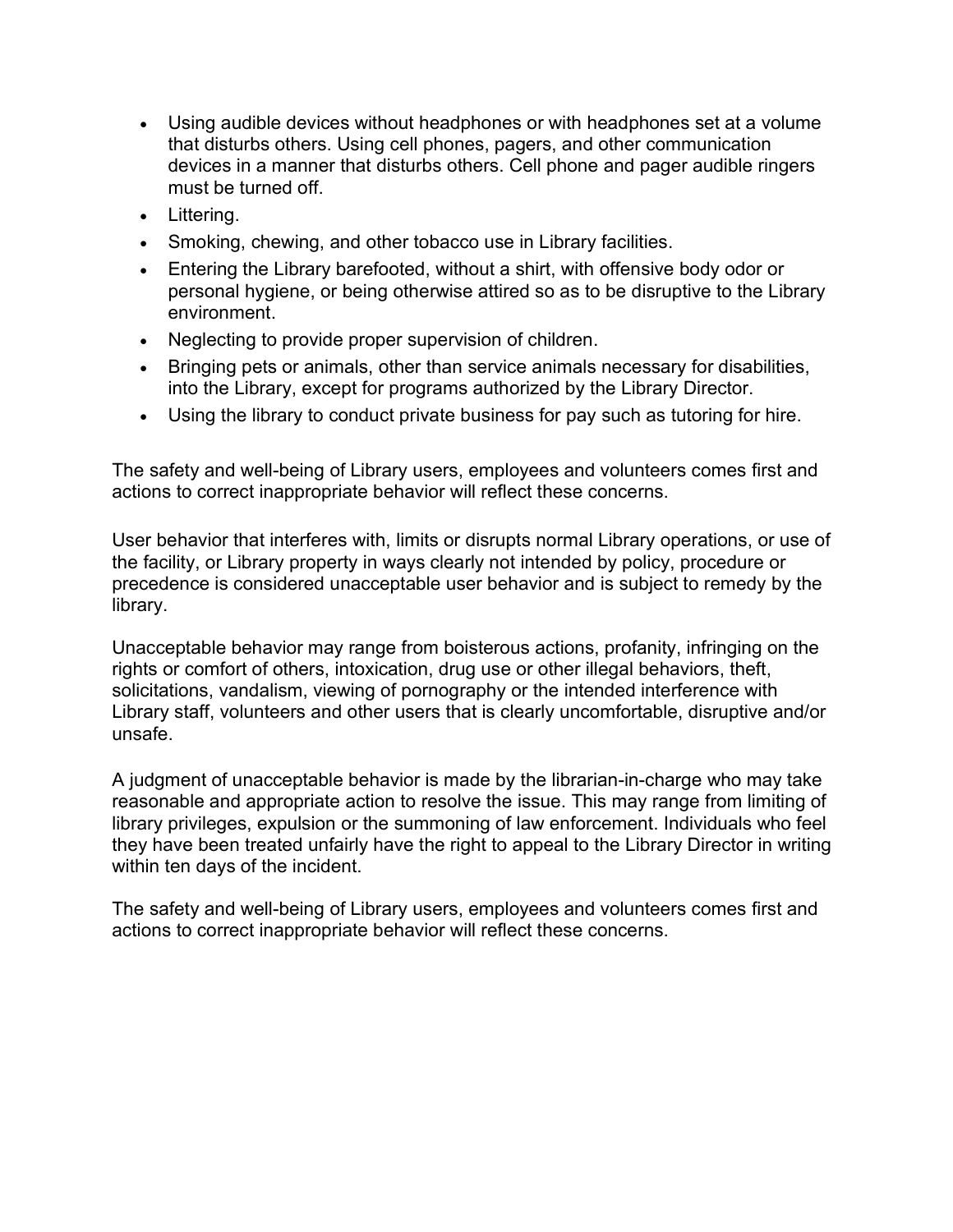# BULLETIN BOARD POLICY

In its goal to meet the informational, educational, cultural and recreational needs of all members of the Nahant community, the Nahant Public Library provides a community bulletin board.

The bulletin board is available for public notices of community interest, as determined by the Library Director. Prior to posting, the notices are to be approved and initialed by the Library Director or his/her designee. Once posted, notices become the property of the library and will be disposed of after two weeks or when the information is no longer current or at the discretion of the Library Director.

Only items regarding local, non-partisan issues and notices, local cultural, recreational, and educational events and event posting for non-profits organizations will be accepted for approval. Information and/or solicitation from for profit businesses and organizations will not be accepted nor approved for posting by the library.

The following regulations apply for posting:

- Items must be delivered to the circulation desk for approval
- The size limit for notices is  $8\frac{1}{2}x$  11 (larger notices of overriding community importance may be posted with the permission of the Library Director and as space permits)
- The notice must include the name of the sponsoring organization and a contact person and contact information
- Items posted in violation of this policy will be removed and discarded
- Inclusion on the bulletin board does not imply endorsement by the Library

The outside bulletin/notice board is reserved for library events and information only.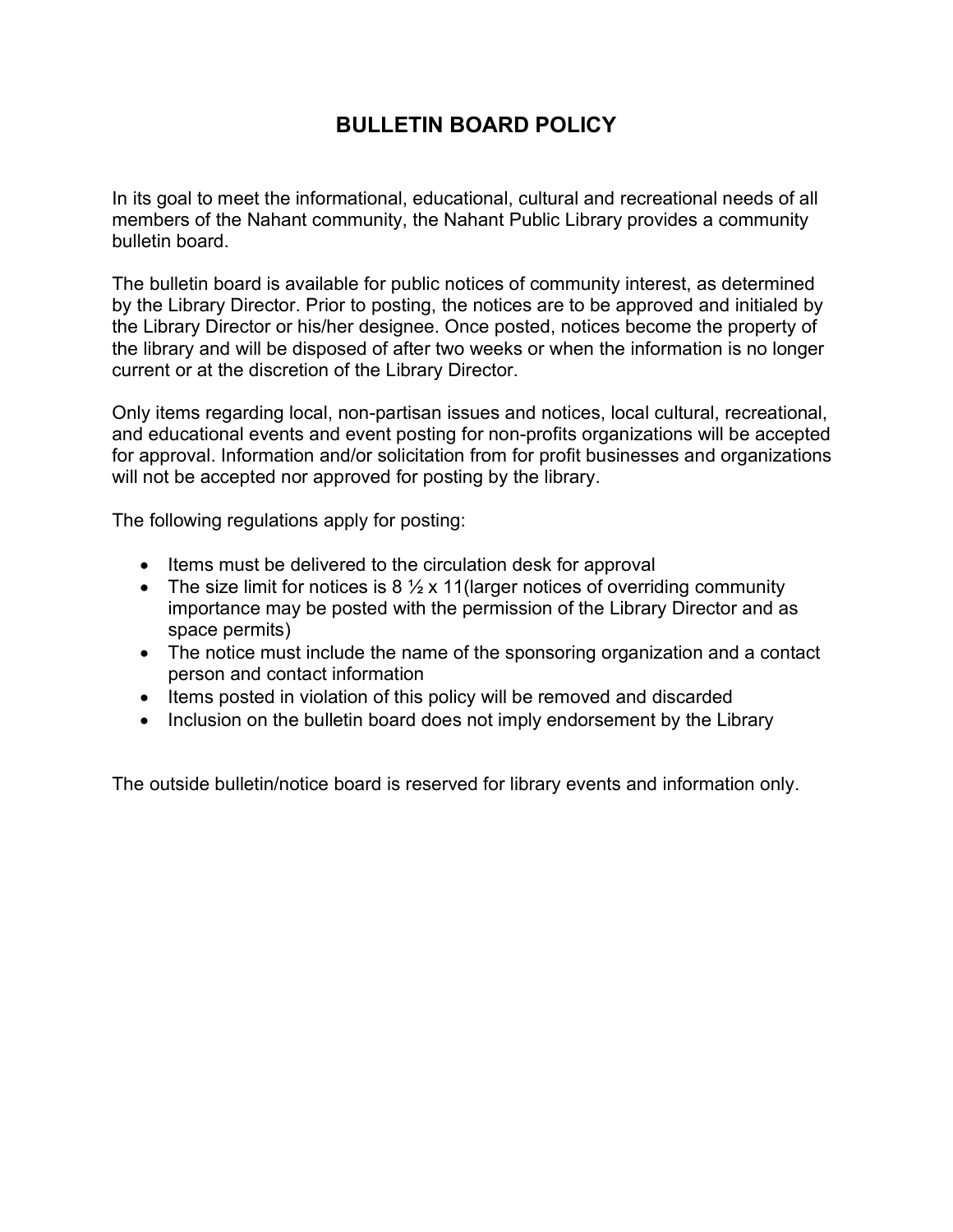# CELL PHONE POLICY

Cell phone use is not permitted in the Library for talking. We ask that all patrons switch their cell phones to "silent" or "vibrate" before entering the library.

Patrons wishing to converse on their cell phones will need to do so outside the Library and will be asked to leave should they be found talking on a cell phone while in the Library.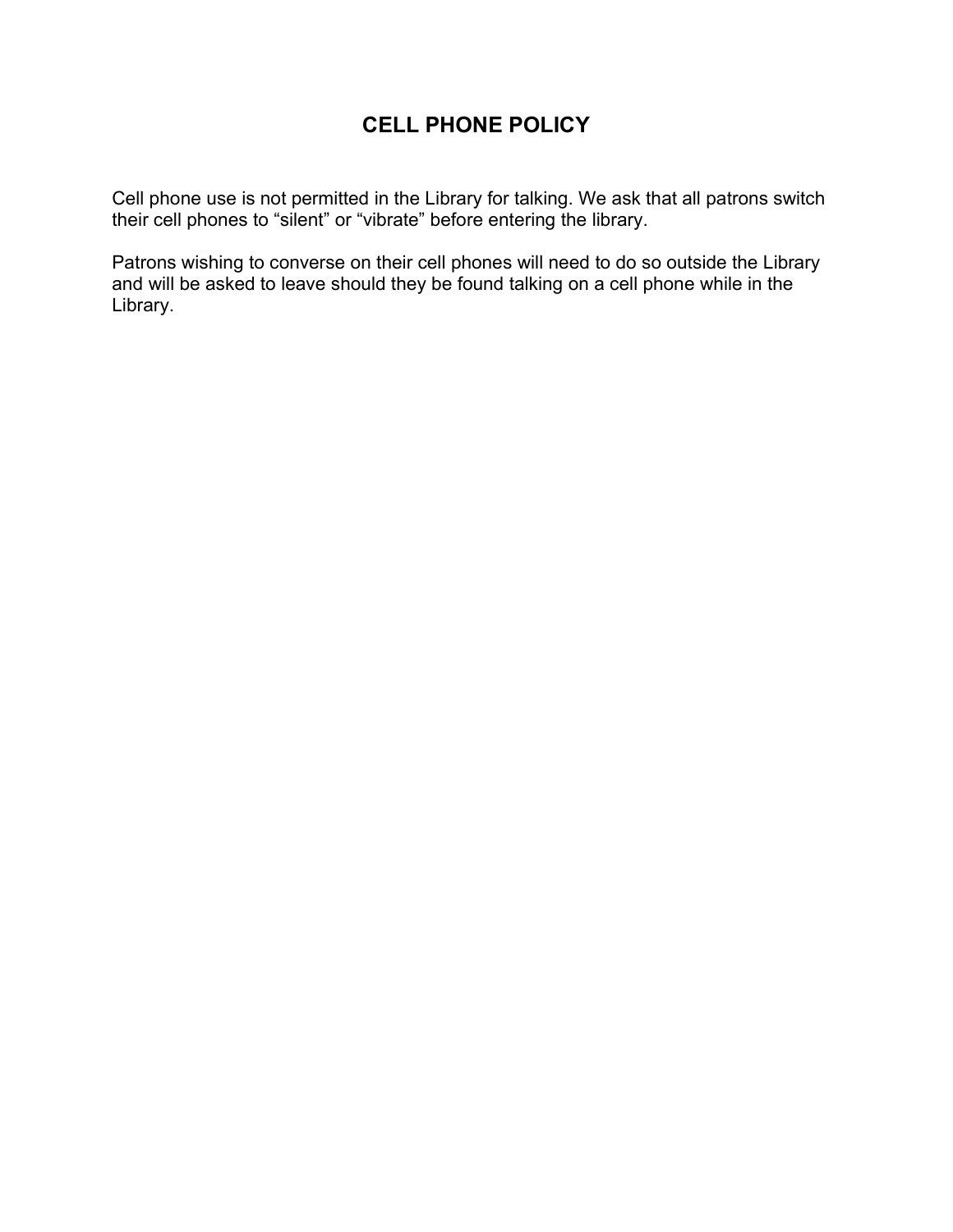### SAFE CHILD POLICY

The Nahant Public Library provides a wide variety of children's material including picture books, easy readers, chapter books, non-fiction, folktales, educational toys and games, DVDs, story sets, adventure packs, traveling buddies and a public access computer.

The children's room is reserved for children, their parents, guardians, teachers and caregivers and people interested in researching children's literature.

The library encourages frequent visits by children and families, however, library staff cannot provide child care or assume responsibility for children's safety. Parents, guardians, teachers and caregivers, not library staff, are responsible for the behavior and safety of children visiting the library. Staff cannot be placed in the position of supervising unattended children.

Teens and children over the age of 10 may be in the library without a parent or guardian provided the Library Director has provided approval. However, teens and children must know how to reach an adult caregiver in case of emergency and must be picked up from the library before the library closes.

Children are expected to behave in a manner conducive to maintaining an appropriate atmosphere in the building for all patrons. User behavior that interferes with, limits or disrupts normal Library operations, or use of the facility, or Library property in ways clearly not intended by policy, procedure or precedence is considered unacceptable user behavior and is subject to remedy by the library.

Unacceptable behavior may range from boisterous actions, profanity, infringing on the rights or comfort of others, misuse of furniture, toys or other items in the library or any other items addressed in the Appropriate Library Use Policy.

Enforcement of these rules will be conducted in a fair and reasonable manner. A judgment of unacceptable behavior is made by the librarian-in-charge who may take reasonable and appropriate action to resolve the issue. This may range from limiting of library privileges, expulsion for a period of time to be determined by the Library Director, or the summoning of law enforcement. Individuals who feel they have been treated unfairly and have had privileges revoked for a period of one week or more have the right to appeal to the Library Director in writing.

#### UNATTENDED CHILDREN

An unattended child is a child of any age who is apparently unaccompanied by a responsible adult. Parent, guardians, teachers and caregivers may not leave children alone or in the care of other children who are unable or unwilling to provide adequate care. Supervising adults must be close at hand.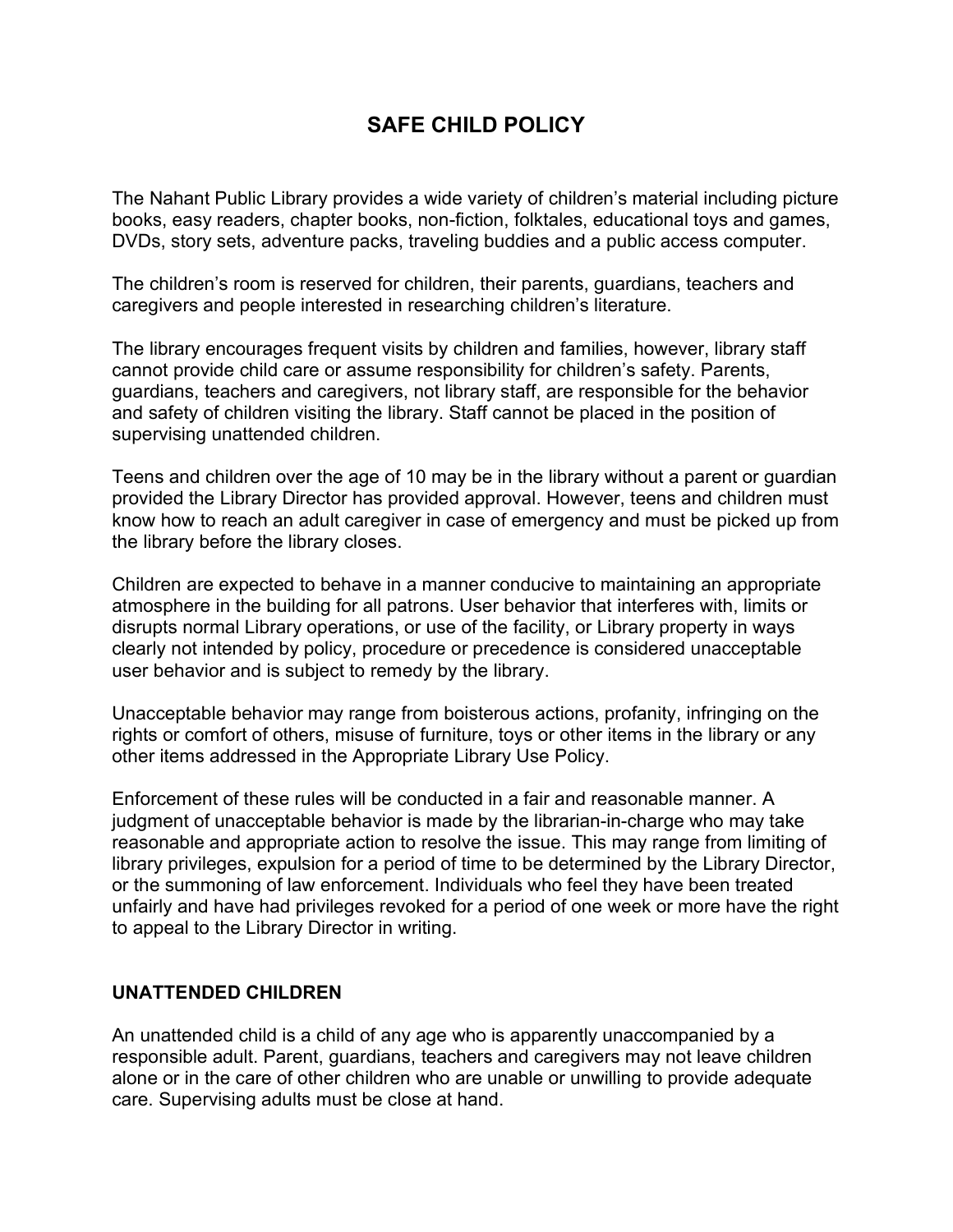If the library is closing, at a regular time or in an emergency situation, and a parent or guardian of a child cannot be located, the Nahant Police Department will be called to take the child. The library is not responsible for any actions taken by the Police Department.

#### Children's Programs/Events

For those programs where space is limited, preference is given to Nahant residents. Non-residents are welcome if space allows.

When attending children's programs at the Library:

- A child ten (10) years or younger must be accompanied by an adult. The parent is required to stay in the library, not necessarily in the room, and must pick up their child promptly when the program ends.
- Many programs are age specific. For this reason, children who are outside of the age limits for the program will not be allowed to attend.
- Unless otherwise advertised, all programs require registration, which includes contact information for the parent/caregiver. Children will not be allowed to participate if proper registration has not been completed.
- Library staff are not responsible for the safety of unattended children once a program has ended.
- If a child is left unattended, library staff will contact the parent/caregiver. If unable to reach, library will allow fifteen minutes and will then contact the local police department.

#### Children's Computer

While there is a computer terminal in the Juvenile/Children's area, computers in the library are not intended for children under the age of six (6). It is the responsibility of the parent/caregiver to ensure appropriate use of computers by children. ALL children, regardless of age, are to be supervised by a parent while on a computer.

Children are to dress appropriately while in the library. Footwear must be worn at all times.

The parent/caregiver is responsible for the child's behavior in the library, at library programs and on the library grounds. To ensure the safety and enjoyment of all, running, shouting, pushing or other disruptive behavior will not be tolerated. If the Librarian determines that a child's behavior is inappropriate, he/she will speak to the parent/caregiver. If no parent/caregiver is present, the child will be asked to cease the disruptive behavior. If the disruptive behavior continues, staff will attempt to contact the parent/caregiver. If unable to reach parent/caregiver the child will be asked to leave the library or the library program or staff will contact the police department for assistance.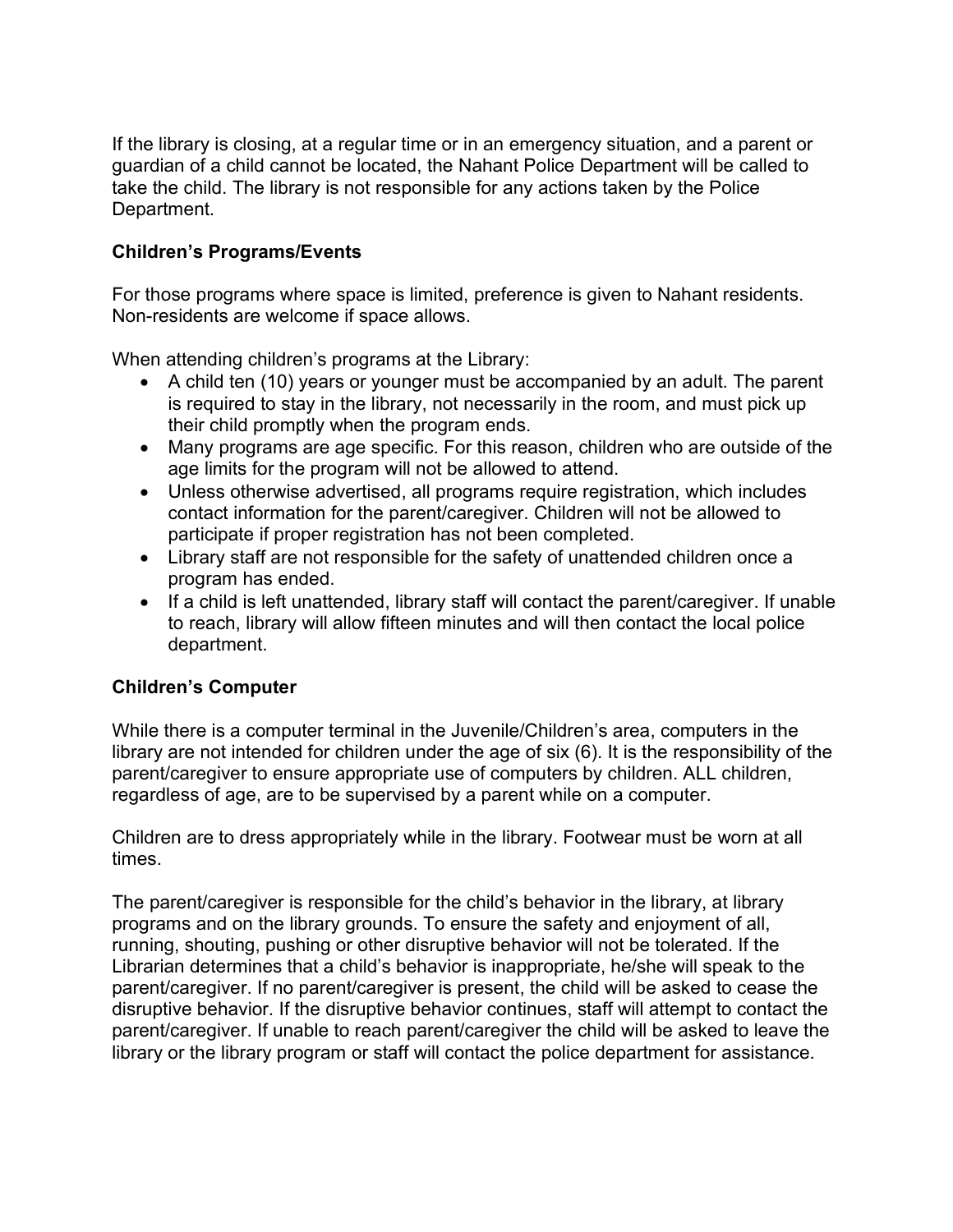### LIBRARY CLOSING POLICY

When weather conditions are severe, the library will not open or may close early or delay opening. The decision to close the library will be made by the Library Director in concert with Town Hall.

When weather is adverse, it is the responsibility of patrons to contact the library to find out if programs have been cancelled.

In the case of an epidemic illness or other such condition that prevents a critical number of employees to be present, the Library Director has the discretion to close the library. Employees who are sick will be charged sick time and benefitted employees who are not sick may be required to work in the closed library and will be paid for hours worked or may be required to make up those hours at a later date.

The Library also has the discretion to close the library in the event of a structural issue or other issues that would make the library hazardous to patrons and/or employees.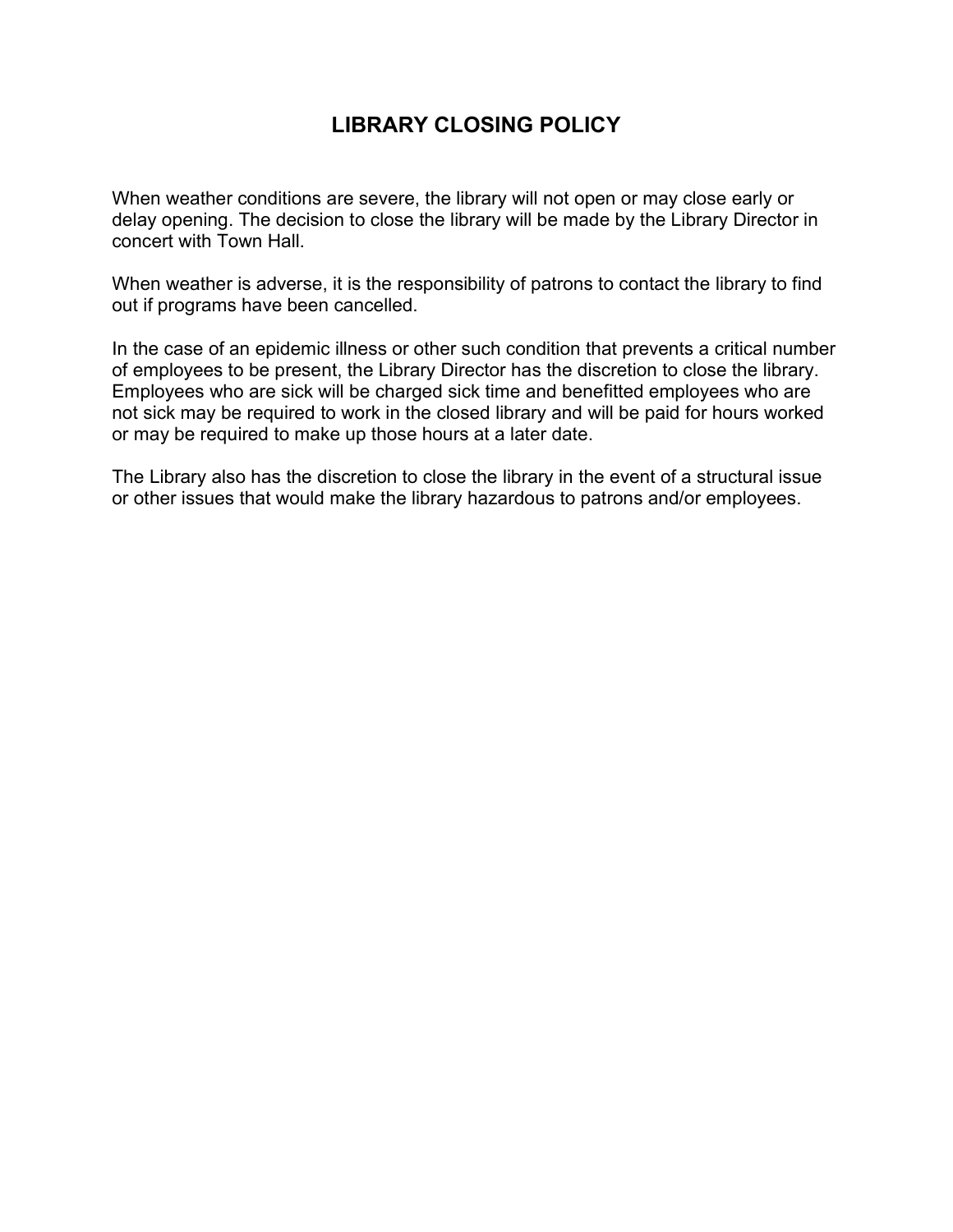### PUBLIC INTERNET USE POLICY

The Nahant Public Library provides public access to the internet as part of the library's information services. The internet provides access to valuable information resources which may not be available elsewhere. The unique, unregulated nature of the internet requires that users exercise judgment regarding information accessible on various internet sites. The library tries to protect users' privacy but complete privacy on shared computers is not a realistic expectation. The library's wireless network is an open, unsecured public network. The library does not filter access to internet sites but may monitor patron usage.

Parents have the responsibility to monitor their children's use of library resources. Some patrons may deem some material unsuitable for viewing by their children. We suggest that parents concerned about access issues become familiar with the library's policy and join their children in using the library's internet services.

Patrons should be sensitive about viewing or leaving material on the screens which may be upsetting to other patrons, whether on their own laptops or on library PCs. With a goal of providing equitable access, the Library may institute time limits when computers are in high demand and discourages the use of excessive bandwidth.

In the interest of providing a safe and secure environment, the following are examples of inappropriate use:

1. accessing materials which may be prohibited by state or Federal Law.

2. using the library's internet service for any illegal activity, including use of library computers for hacking and unauthorized copying of copyright-protected material in any format.

3. accessing blatantly offensive visual or text-based materials which constitute potential sources of harassment to other patrons, library staff, or the public.

Patrons violating the above rules may have their internet access terminated and/or may be required to leave the library. Library staff are authorized to take prompt and appropriate actions to enforce the Public Internet Use Policy.

Adopted June 16, 2021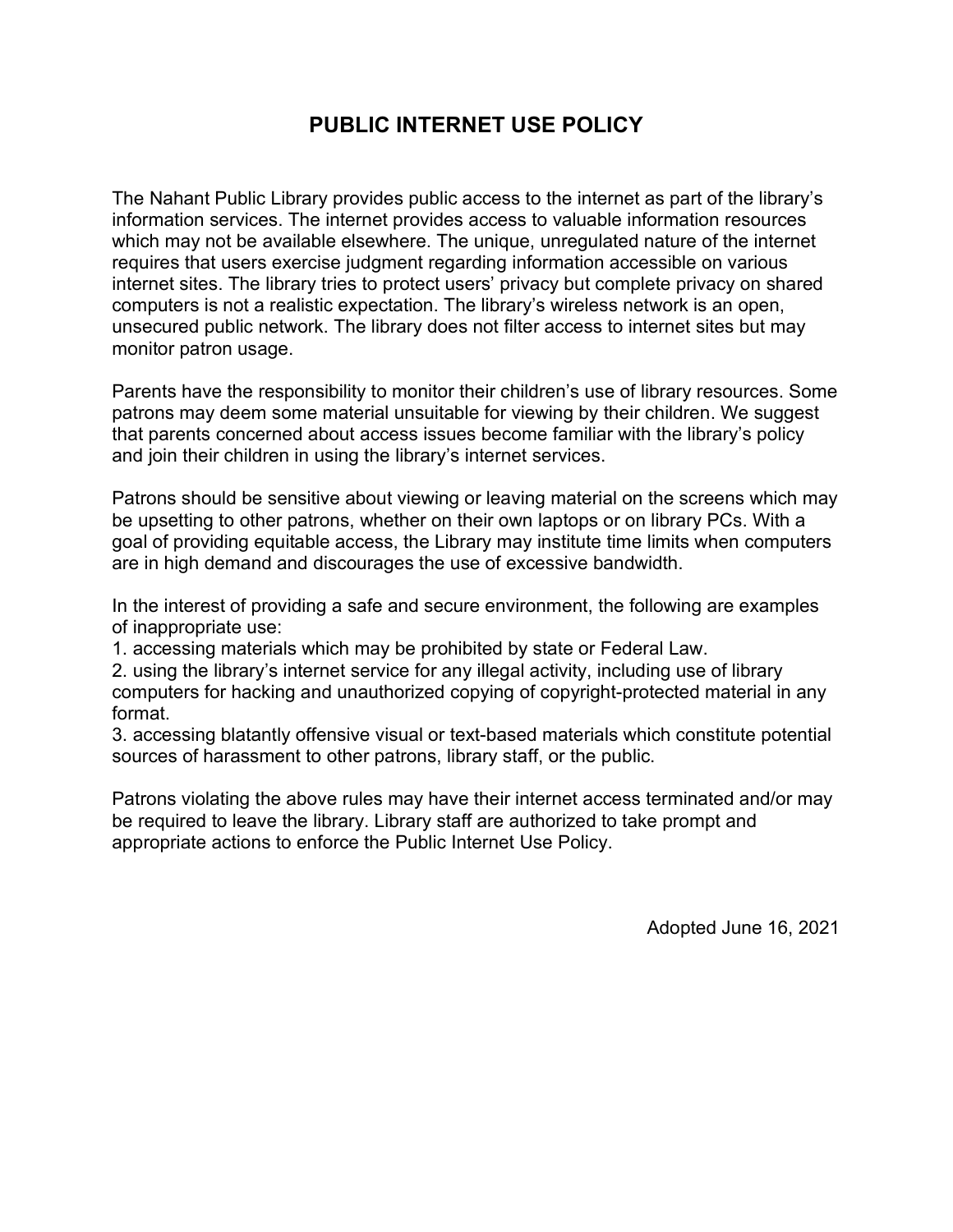# LIBRARY DONATION POLICY

The Nahant Public Library is thankful for any gifts made to the Library. Donations are accepted based on the following guidelines.

- Because of limited space and staff, the library can only accept small numbers of books or other materials for the collection. These items must be in good condition and must be either of high demand or of literary value. Staff reserves the right to reject items that do not fit this guideline.
- The library does not accept donations of magazines, VHS tapes, cassette tapes, encyclopedias, textbooks, reference materials or any items that are musty, damaged or discolored.
- Any donation of books or other materials that are left without the approval of staff will be discarded or recycled immediately.
- The library cannot guarantee that any gift will be added to the collection or remain in the collection permanently. Items not added to the collection will be discarded, sold through the Friends of the Library, or otherwise discarded. The library reserves the right to use the gift to best meet the needs of the library.
- The library reserves the right to reject other (non-circulating) donations that do not fit the library's collection or meet the goals of the most current Long-Range Plan. If the library accepts a donation of this sort (artwork, memorabilia, etc.) the library may use or dispose of the item at its discretion.
- The library reserves the right to accept, sell, exchange, or discard, at its discretion, any unsolicited materials sent to the library.
- Once accepted, donations are the exclusive property of the library and are, therefore, subject to all library rules, policies and procedures. Except in specific circumstances, the donor may not place parameters or make restrictions on an item's use.
- Cash gifts will be added to the Library Gift Fund (or other appropriate fund) and will be used at the discretion of the Director under the supervision of the Library Board of Trustees. Bequests with specific restrictions should be discussed with either the Director or the Trustees in advance, whenever possible.
- The Library cannot place a monetary value on gifts, but will provide a blank receipt for tax purposes if requested.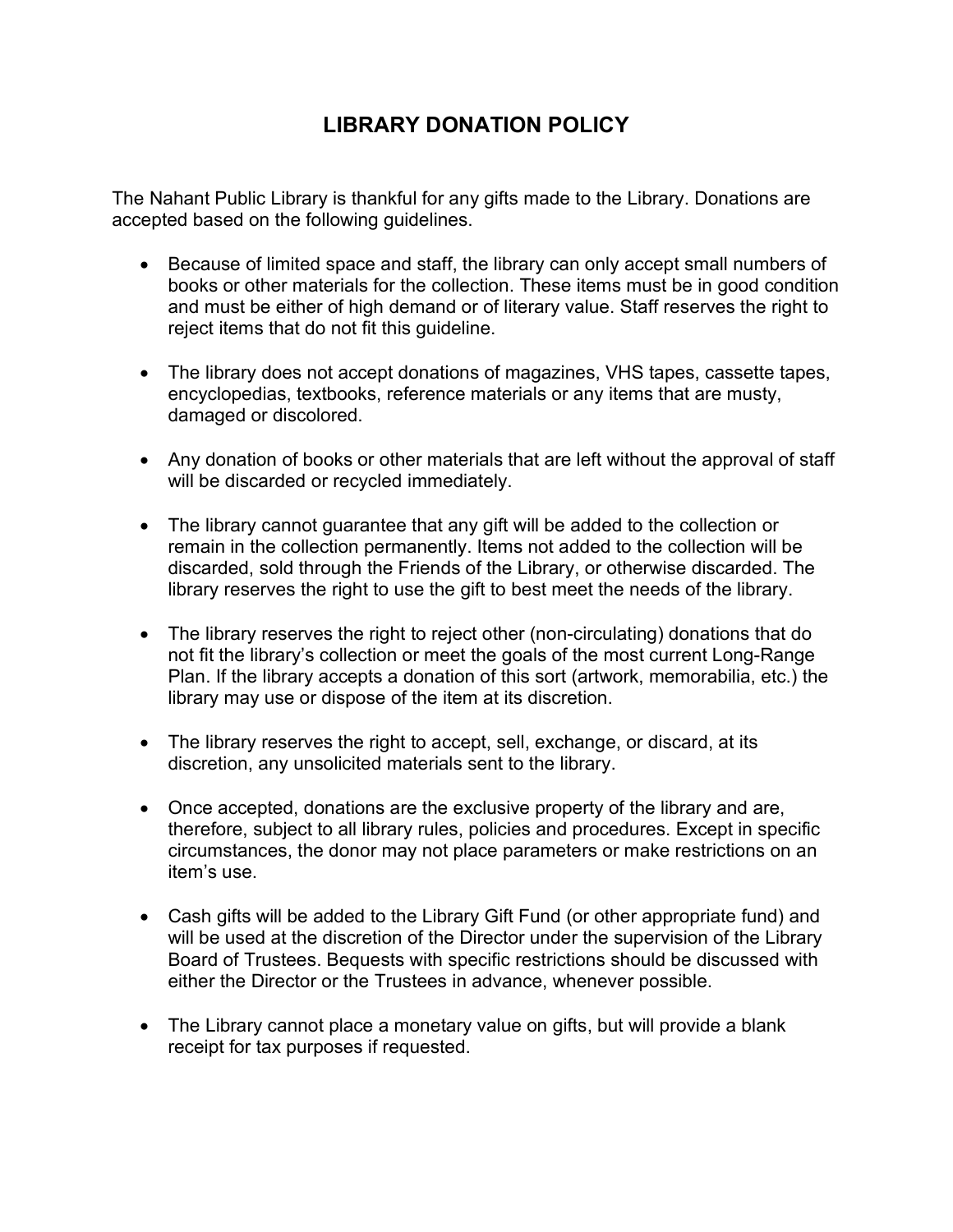## LIBRARY PRIVACY POLICY

The Nahant Public Library recognizes that in order to fulfill its mission, library patrons must not feel constrained in their use of library resources because they fear invasion of personal privacy. Therefore, we strive to safeguard the private use of our building, resources, programs, and services.

Confidentiality extends to information sought or received and includes database search records, reference interviews, circulation records, interlibrary loan transactions, registration records, and all other personally identifiable uses of library materials, facilities, or services. Children's records will only be shared with the custodial adult on file. Exceptions may be made for spouses or family members who wish to pick up items on hold or pay fines for another person in the family.

Library Staff may not use registration, circulation or information retrieval records for personal use and may not share this or other patron information with other individuals for personal use.

The library building is considered a limited public forum for reading, research, and expressive activity. Photography, sound or video recordings may be taken by staff or staff designees for public use. Library users may opt out of such recording by informing the director. Members of the public may not make such recordings without express permission of the director.

In addition, staff will uphold a patron's right to privacy in that a staff member may not divulge that a particular patron was in the library. Staff may not accept calls made to the library with the express purpose of locating a patron or determining if a patron had visited the library. Should a call be made to the library, staff may advise caller that the library cannot divulge such information.

Law enforcement agencies and officers may occasionally seek library records or information that would be helpful to an investigation. The mechanism for seeking release of such confidential records is a court order issued following a showing of good cause based on specific facts. Libraries should make such records or information available only in response to properly executed orders and after consulting with legal counsel.

This policy is based on the Code of Ethics of the American Library Association, which in Article III states: "We protect each library user's right to privacy and confidentiality with respect to information sought or received and resources consulted, borrowed, acquired or transmitted" and Massachusetts General Laws Chapter 78, Section 7, which states, "…that part of the records of a public library which reveals the identity and intellectual pursuits of a person using such library shall not be public record as defined by clause twenty-sixth of section seven of chapter four."

Ratified 2/25/20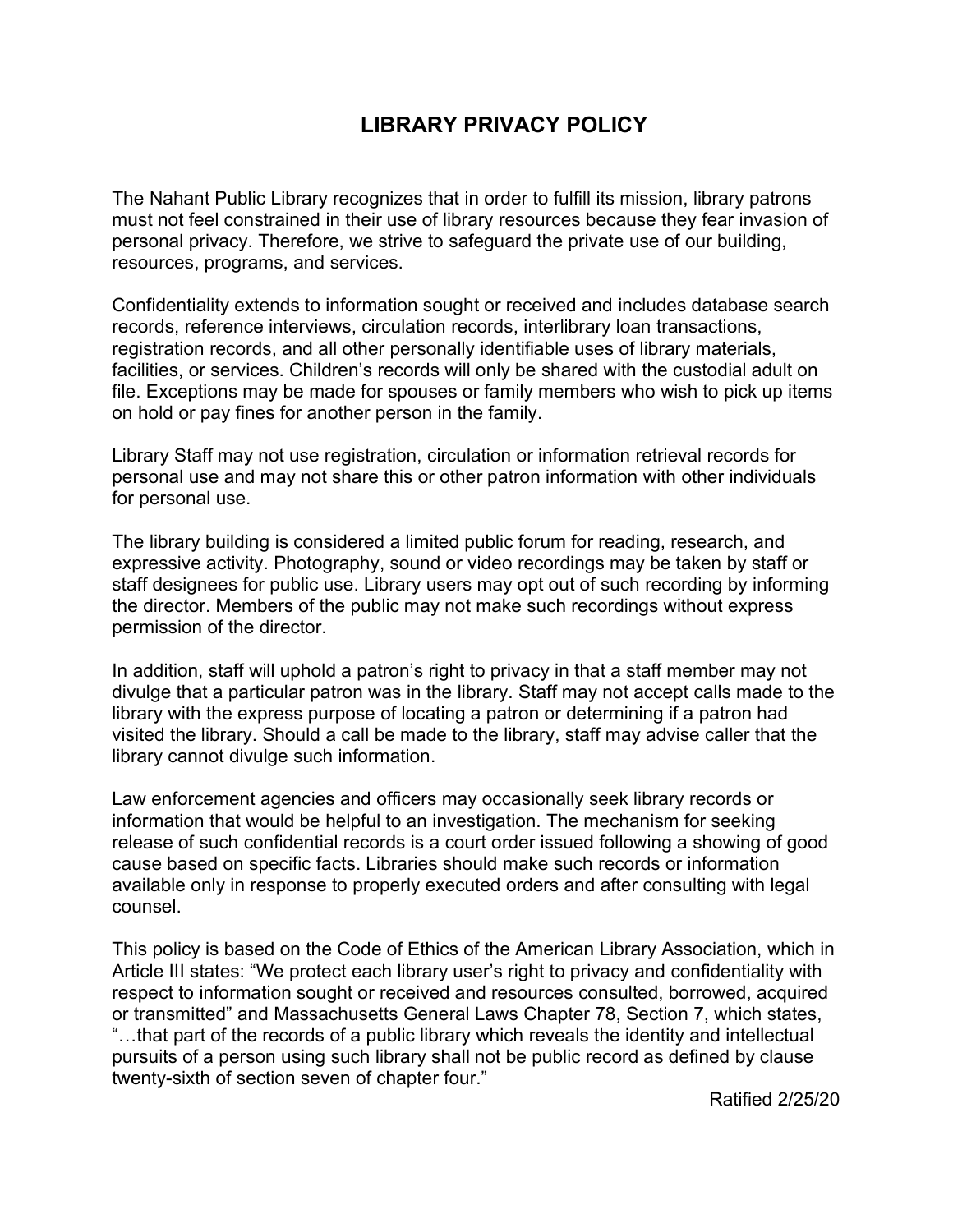### INTER-LIBRARY LOAN POLICY

The Nahant Public Library shares its resources with other libraries through the interlibrary loan service. This service allows NPL cardholders in good standing to borrow items that are not available at the NPL from other libraries in the state and beyond. The NPL reserves the right to limit the number of items requested by an individual. Patrons who have requested items though inter-library loan must pick up the held item within 7 days of its arrival at NPL. Items will be returned to the originating library if not picked up during this time period.

Patrons who have requested items through inter-library loan or have placed NPL items for hold and failed to pick up the requested item three or more times will be denied the use of this service.

The Nahant Public Library will not loan to another library one of its holdings that is in great demand by local patrons or items with multiple local requests. NPL will also not loan items from the Nahant Room and anything designated as Local History.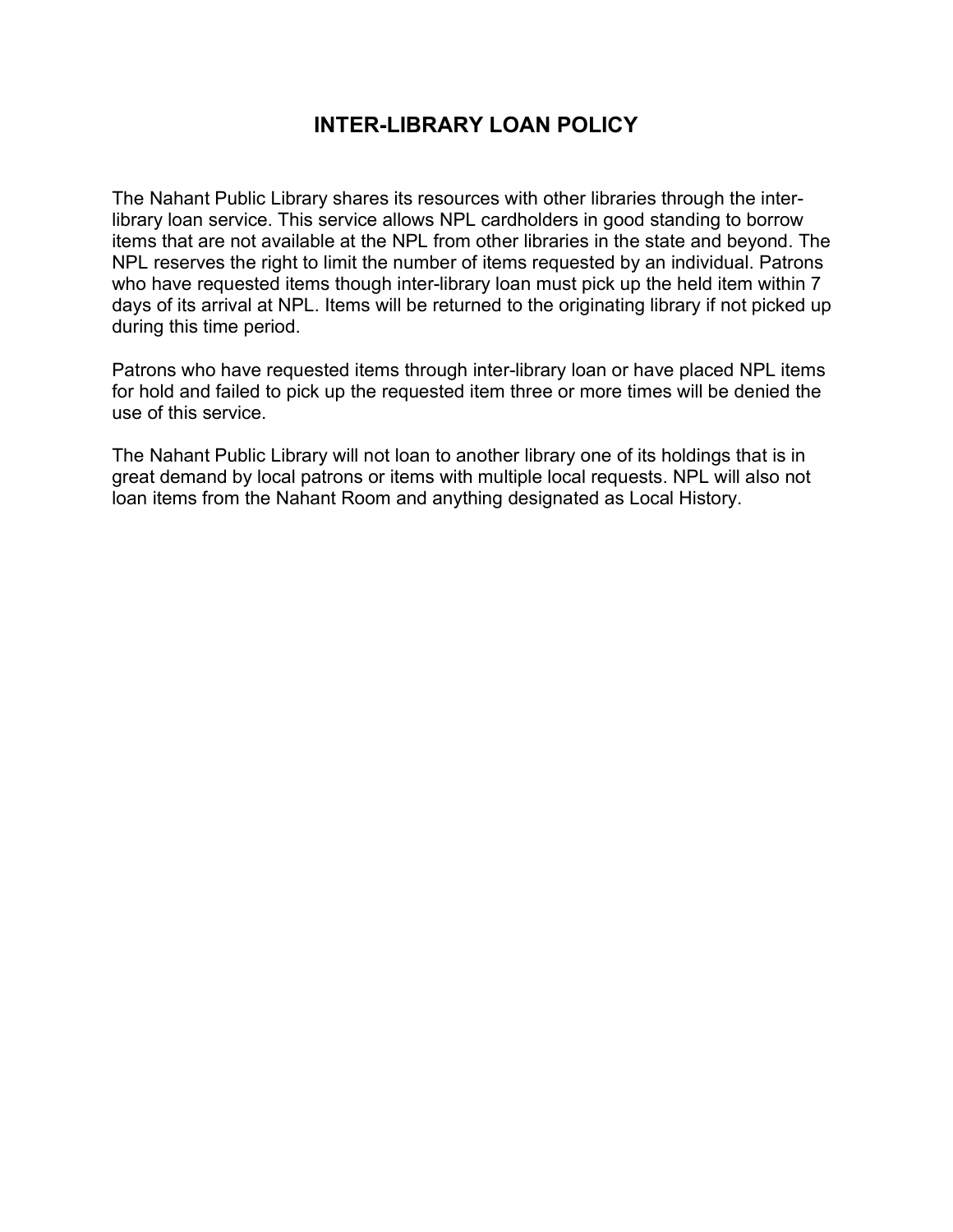# CIRCULATION POLICY

Patrons are eligible for a library card if they are:

- a resident of the Commonwealth of Massachusetts
- a Massachusetts property owner
- residing in Massachusetts while attending school

Children 12 and under need a parent's signature to get a library card.

Library card holders may borrow circulating library materials from the Nahant Public Library. All non-circulating materials may only be used in the Library.

A library card may only be used by the person to whom it is issued. Card holders are held responsible for material obtained with their library cards. Card holders should report immediately to the Library:

- the loss of a card
- a change in name
- a change in address

Initial library cards are free. However, a fee of \$1.00 will be assessed to replace a card that has been lost.

Books and audio books are loaned for two weeks with two renewals. Single movie DVDs may be borrowed for one week with one renewal. Series DVDs are borrowed for two weeks with no renewals. Different loan periods may apply for other items. All renewals are restricted if the item has been requested by another patron.

A receipt with the due date(s) listed is provided to the patron upon request and the due date is stamped on the attached due date slip. Due dates are also available online.

As of January 1, 2020, the library no longer collects fines for overdue books. Patrons are encouraged to support the Friends Building Fund instead.

A patron's account is restricted from use when checked out items are 21 days overdue. The restriction will be removed when overdue items are returned.

The library reserves the right to limit items checked out to patrons who have a history of overdue items.

Patrons are limited to 10 items per library card. Only 2 DVDs may be borrowed at one time.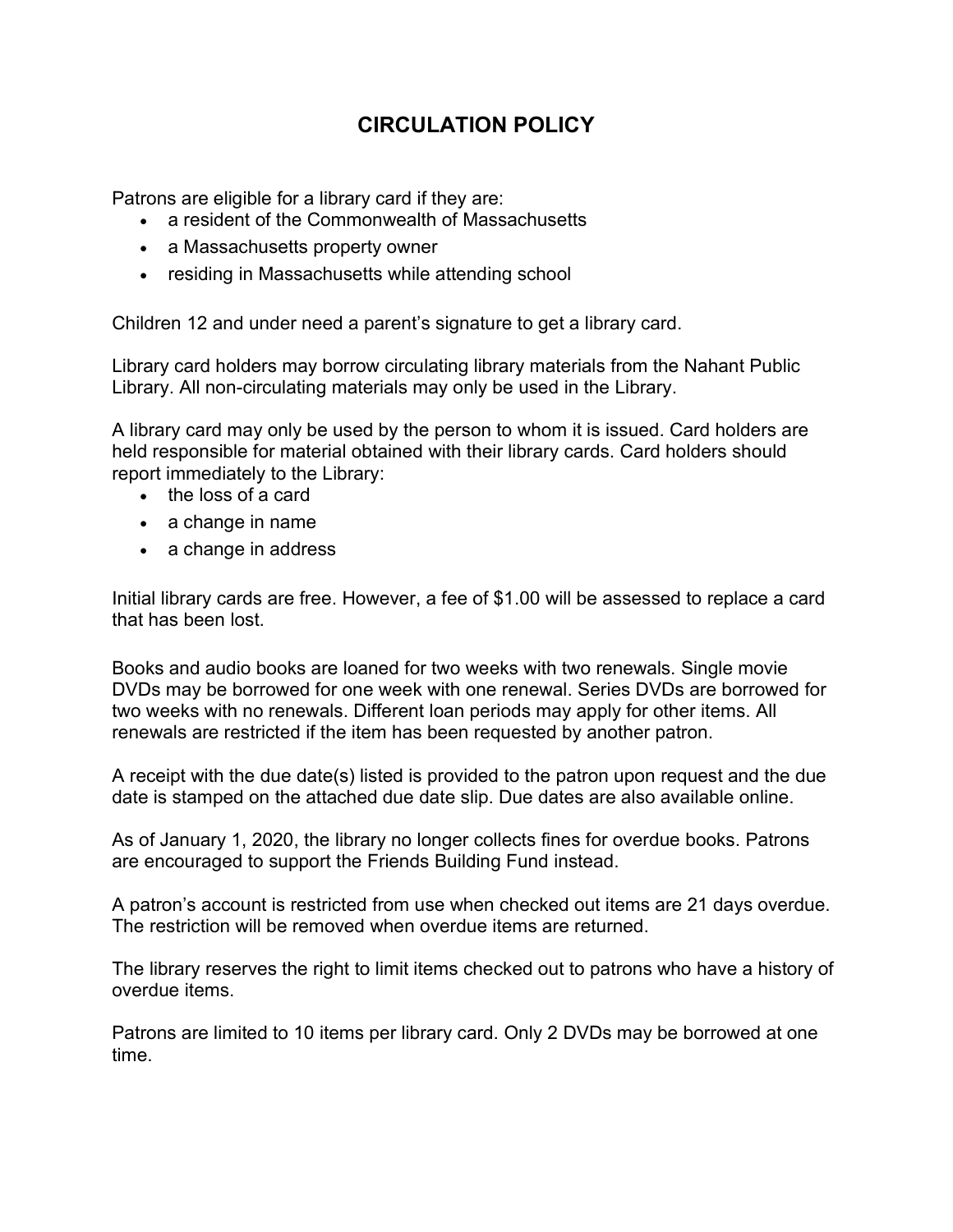Patrons are responsible for returning library books and other material in good condition. When a book is damaged or lost, it is the responsibility of the patron to pay replacement cost of the item.

Revised: January 2020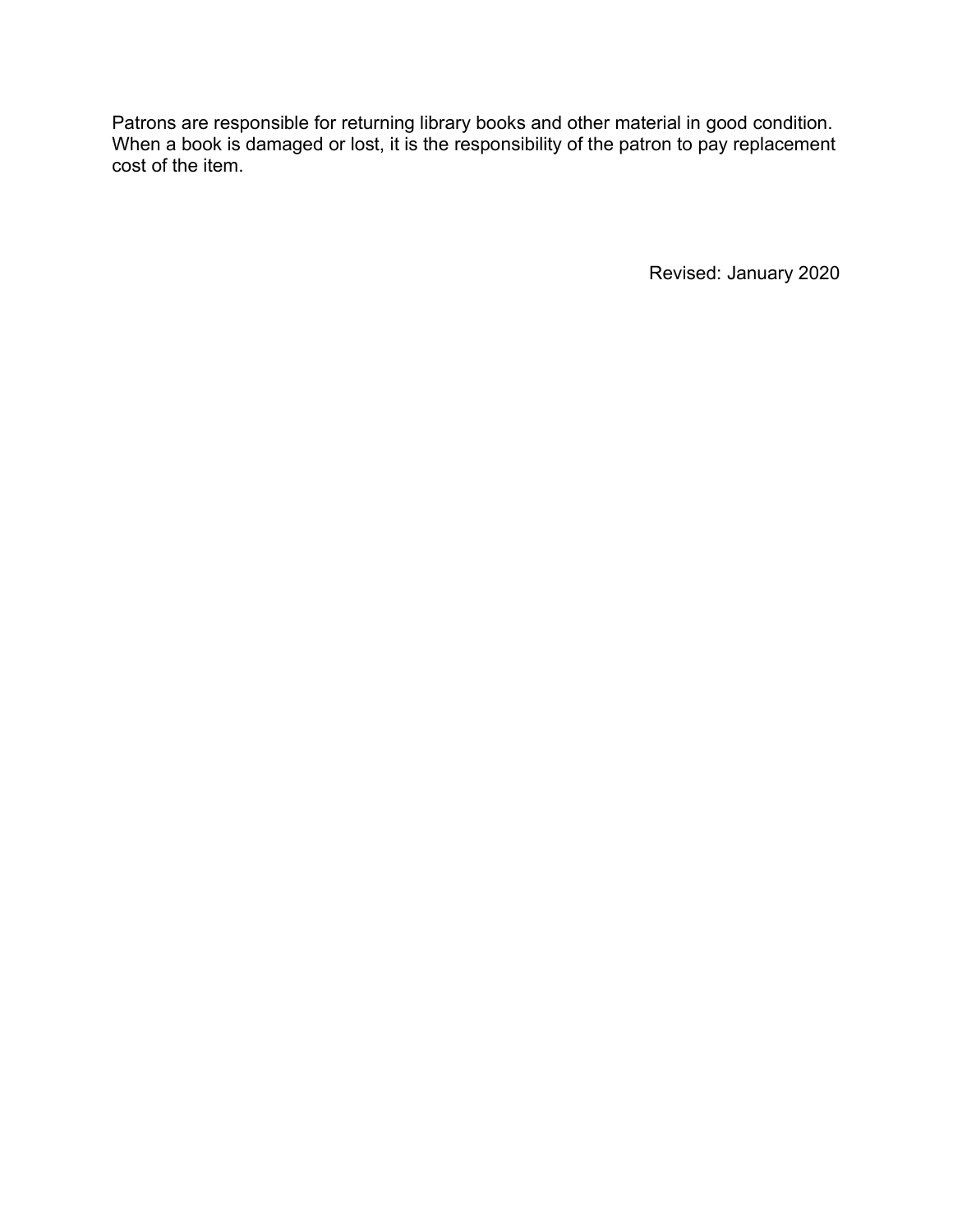# MATERIALS SELECTION AND REVIEW POLICY

The Nahant Public Library endeavors to maintain a balance in its materials and services for the community. The Library is responsible for providing equal access to library materials and services to all library users. All materials are selected with the diverse needs of the community in mind. Selections are based on need, current content of the collection, recommendations, and professional review sources.

In accordance with Massachusetts General Laws Chapter 78 Section 33 and the standards adopted by the American Library Association, the Nahant Public Library has adopted the following statements regarding materials selection.

#### Philosophy and Scope of the Collection

The Nahant Public Library collects materials, in a variety of popular formats, which support its function as an information source. The collection also serves the popular and recreational needs of the general public, and reflects the racial, ethnic and cultural diversity of the community.

Customer use is the most powerful influence on the Library's collection. Circulation, customer purchase requests and holds levels are all closely monitored, triggering the purchase of new items. Inherent in the collection development philosophy is an appreciation for each customer of the Nahant Public Library. The Library provides materials to support each individual's journey, and does not place a value on one customer's needs or preferences over another's. The Library upholds the right of the individual to access information, even though the content may be controversial, unorthodox or unacceptable to others.

Materials for children and teenagers are intended to broaden their vision, support recreational reading, encourage and facilitate reading skills, supplement their educational needs, stimulate and widen their interests, lead to recognition and appreciation of literature and reflect the diversity of the community. The reading and viewing activity of children is ultimately the responsibility of parents, who guide and oversee their own children's development. The Nahant Public Library does not intrude on that relationship.

#### Selection Criteria

The Library Director uses his/her training, knowledge and expertise along with the following general criteria to select materials for the collection:

- Relevance to interests and needs of the community
- Extent of publicity, critical review and current or anticipated demand
- Current or historical significance of the author or subject
- Local significance of the author or subject
- Relevance to the existing collection's strengths and weaknesses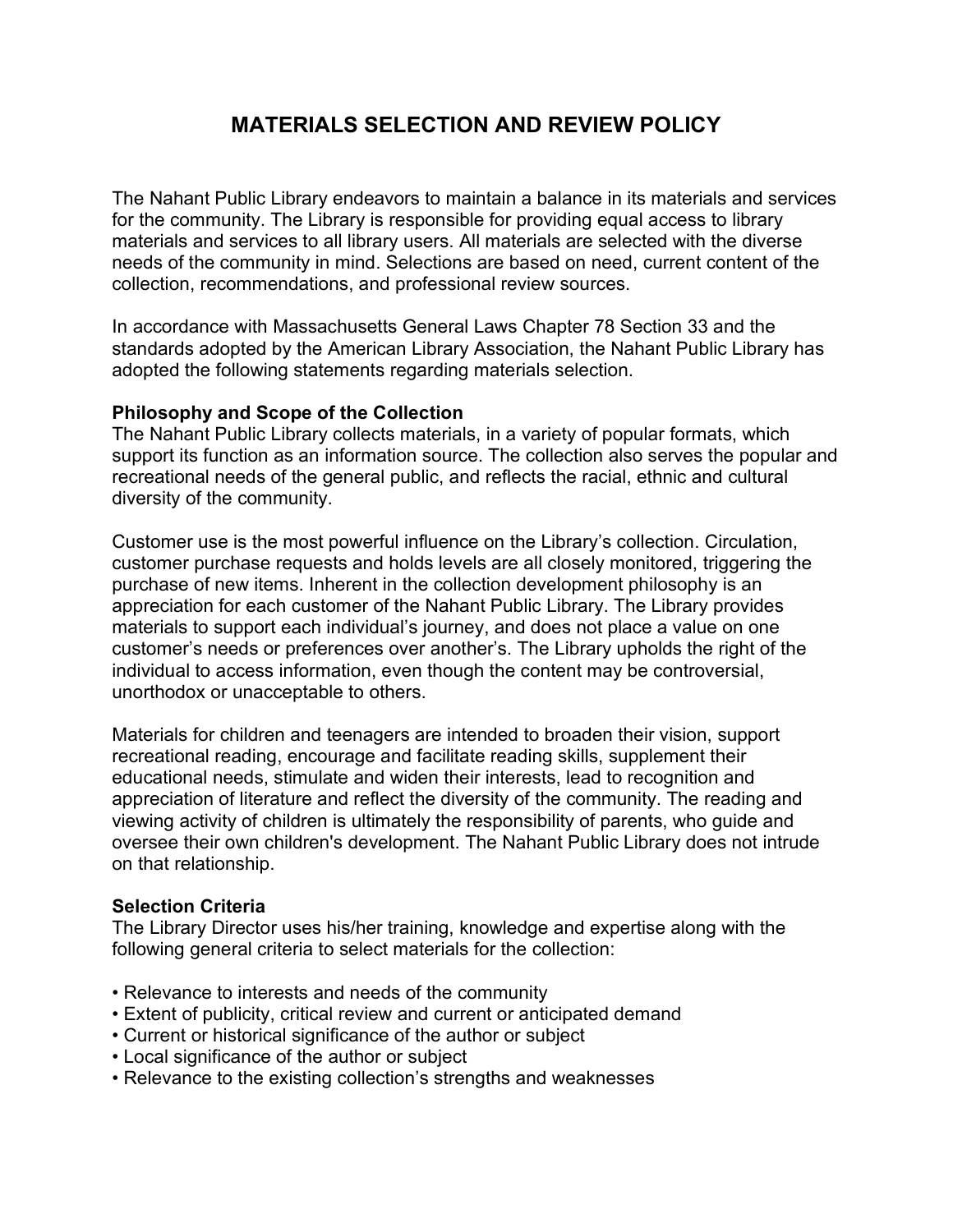• Reputation and qualifications of the author, publisher or producer, with preference generally given to titles vetted in the editing and publishing industry

- Suitability of format to Library circulation and use
- Date of publication
- Price, availability and Library materials budget

#### Customer Recommendations

Customers may request items the Library does not own. Each request is reviewed for inclusion in the collection or for loan through Interlibrary Loan. The Library Director determines the best method for delivery of materials using the selection criteria.

#### Requests for Reconsideration

The Nahant Public Library selects material using established criteria and full consideration of the varying age groups and backgrounds of customers. Requests for removal of items from the collection may be made using a formal procedure outlined in Appendix 1.

#### Philosophy of Collection Management

The Library's collection is a living, changing entity. As items are added, others are reviewed for their ongoing value and sometimes withdrawn from the collection. Great care is taken to retain or replace items that have enduring value to the community. Decisions are influenced by patterns of use, the capacity of each location and the holdings of other libraries that may specialize in a given subject matter. Staff review the collection regularly to maintain its vitality and usefulness to the community.

#### Responsibility for Collection Management

The final authority for the Library collection rests with the Library Director. Implementation of collection development policy and management of the collection is assigned to Library staff. The Nahant Public Library disposes of materials that have been withdrawn according to the criteria for weeding and withdrawal outlined below.

#### Criteria for Weeding and Deselection

Deselection of material from the circulating collections is a vital part of successful collection maintenance. Continuous evaluation is necessary and materials are regularly removed to maintain a current, accurate and appealing collection and to facilitate ease of use.

Item use is a primary determinant of member interest and value. Past recent use tends to be the best indicator of foreseeable future use. Therefore, item use, both by individual title or individual collection, can, on appropriate occasions, be used as criteria in determining whether library holdings are retained or otherwise returned to the community, sold, donated or removed.

Items removed from the collection are not necessarily devoid of merit; rather in circumstances of a reasonable amount of shelf time have failed to engage local interest.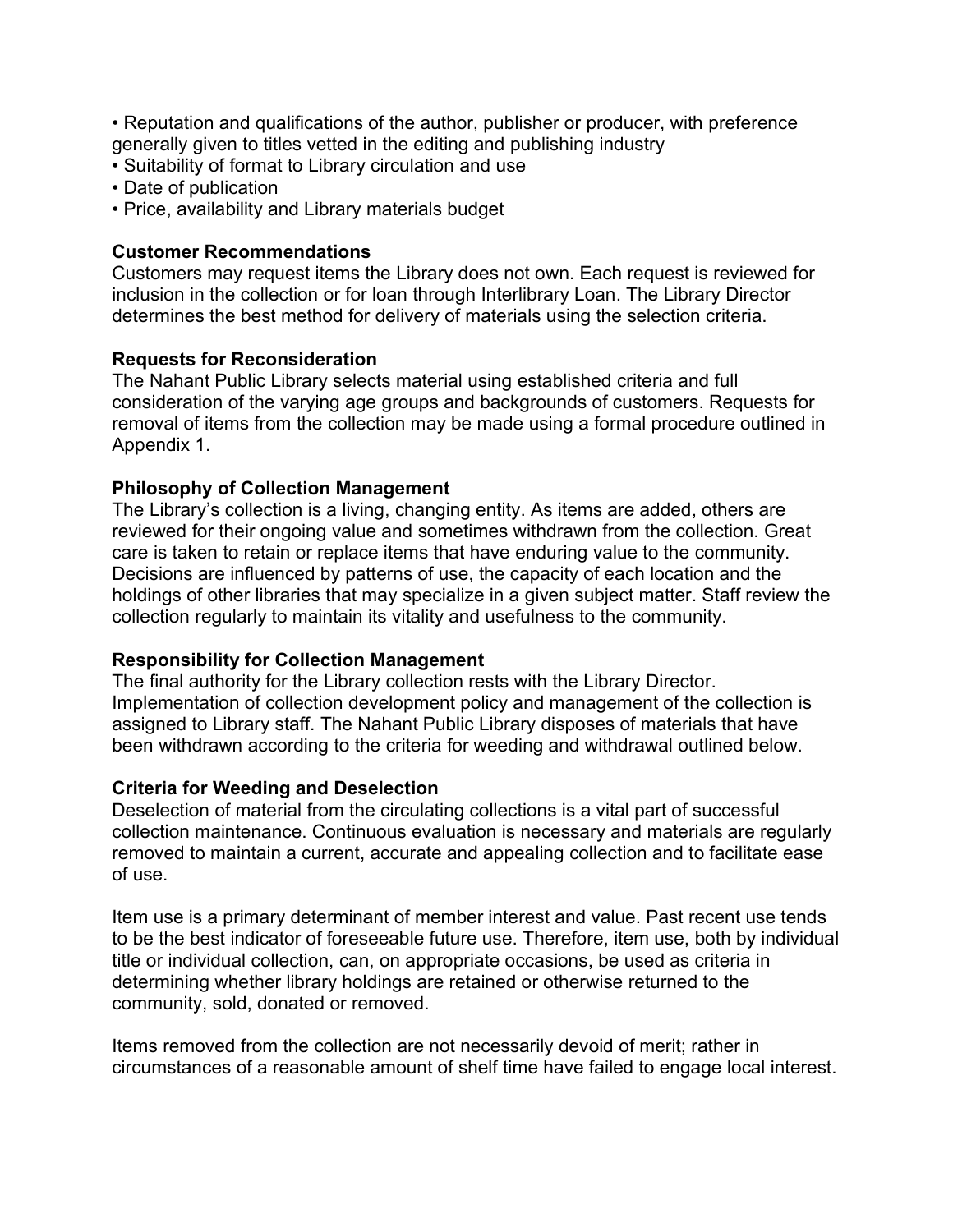Selection and the removal of titles is the responsibility of the Library Director or delegated Library staff members.

The following criteria are used in selecting materials for withdrawal:

- Damage or poor condition
- Number of copies in the collection
- Relevance to the needs and interest of the community
- Current demand and frequency of use
- Accuracy and timeliness
- Local interest
- Availability elsewhere including other libraries and online
- Deemed to be of an enduring nature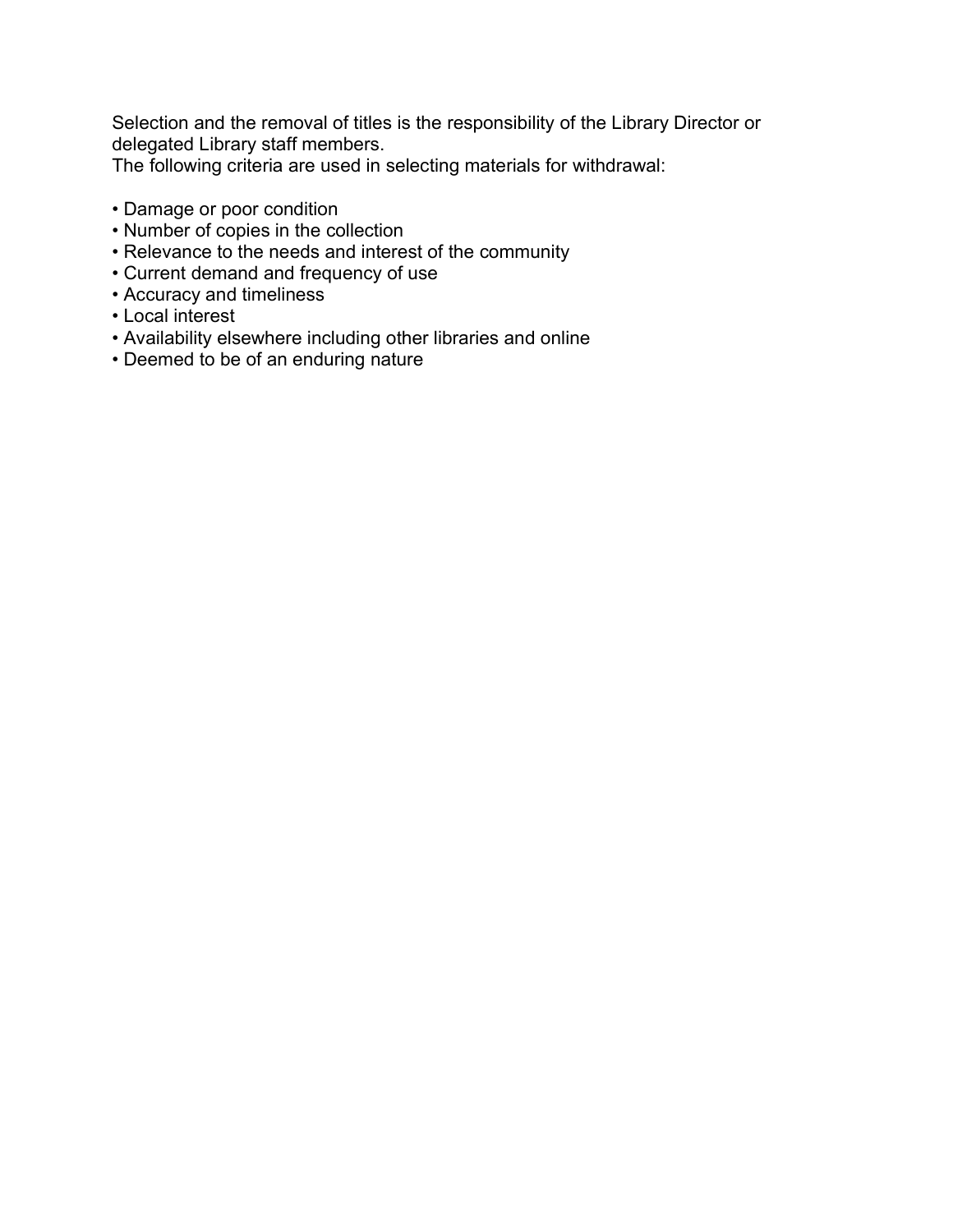### PROCEDURE FOR REQUEST FOR RECONSIDERATION

Nahant residents requesting reconsideration and removal of items in the collection may submit a Request for Reconsideration of Library Material form, which is available on the following page.

The Library Director reviews the request in relation to the Library's mission and selection criteria and replies within thirty days of receipt of the request. The item in question will not be removed from the shelf during the reconsideration process.

Should a patron not be satisfied with the decision of the Library Director, the patron will have ten days to appeal in writing to the Library Director and request a review by the Library Board of Trustees.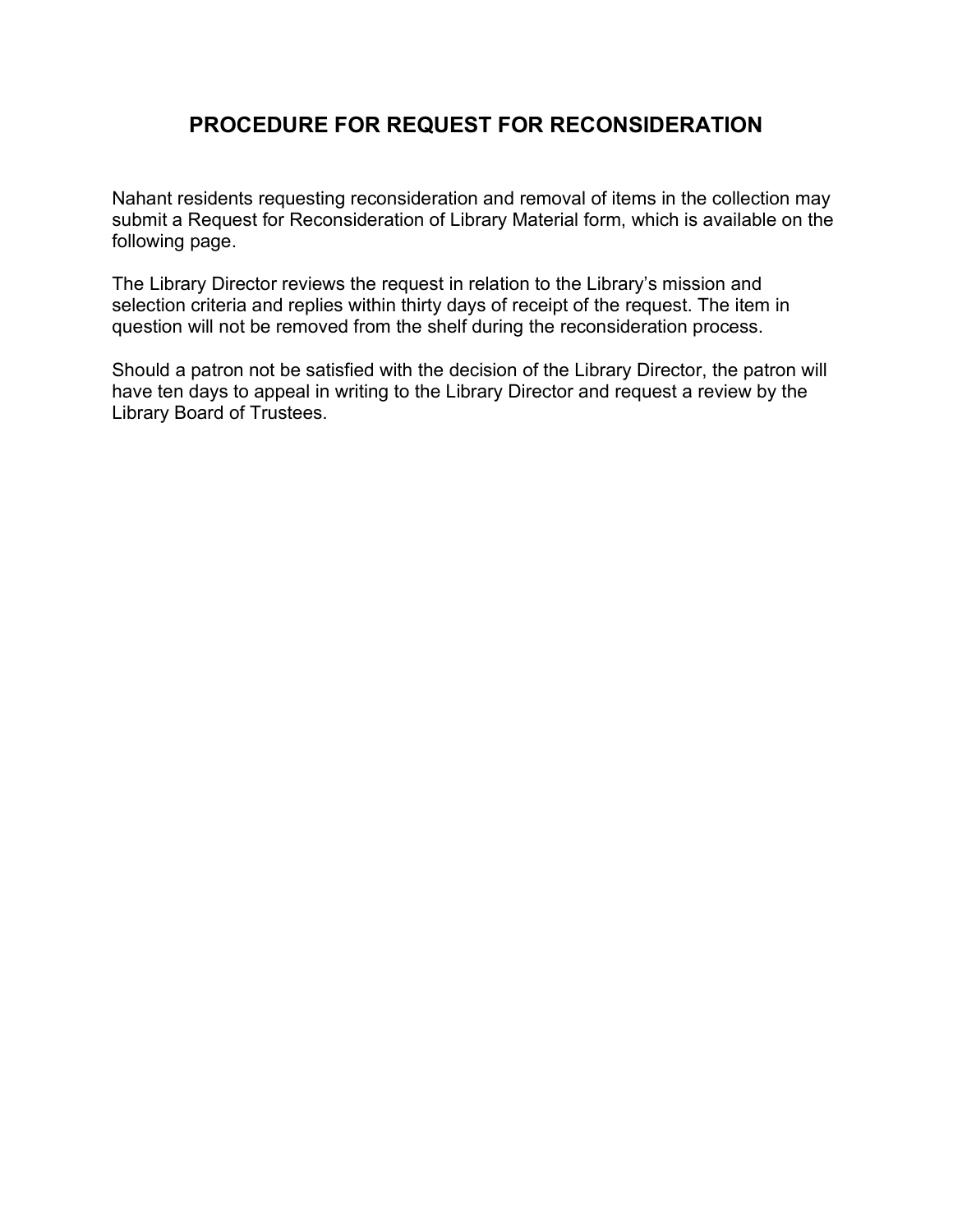#### Request for Review of Library Materials Nahant Public Library

| Phone (daytime) ___________________________ (evening)___________________________        |  |  |  |
|-----------------------------------------------------------------------------------------|--|--|--|
| I represent: _____ myself _____ an organization or other group (please identify)        |  |  |  |
| I request evaluation of:                                                                |  |  |  |
| I have examined ___ all ____ part ____ or none of the above material.                   |  |  |  |
| I object specifically to (use additional pages if necessary):                           |  |  |  |
|                                                                                         |  |  |  |
| What sources do you suggest to provide additional information on this topic (optional)? |  |  |  |

Signature \_\_\_\_\_\_\_\_\_\_\_\_\_\_\_\_\_\_\_\_\_\_\_\_\_\_\_\_\_\_\_\_

Please complete this form, sign it, and return to the Library Director for review.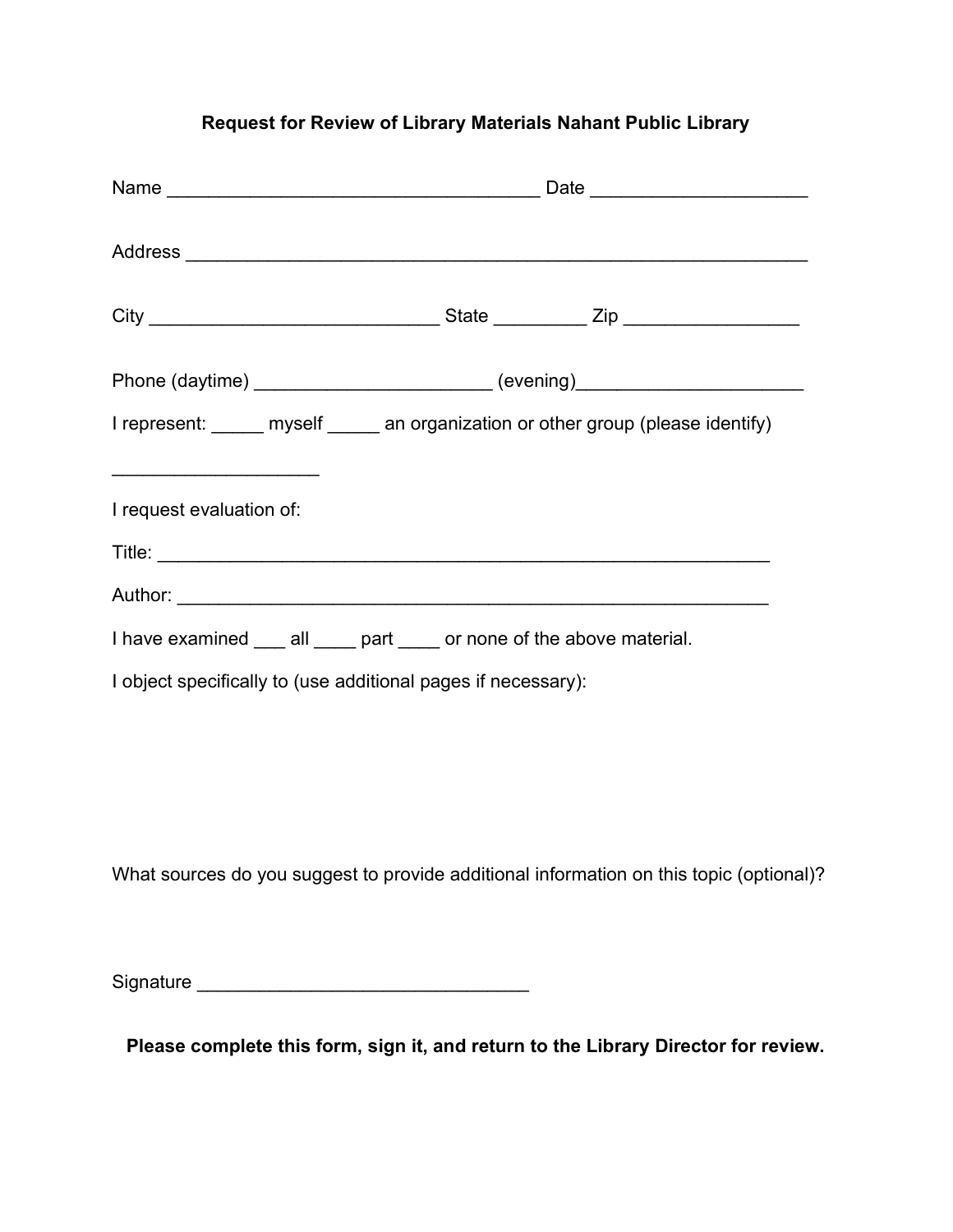#### PROGRAM POLICY

The Nahant Public Library offers programs in keeping with the Library's mission. Library programs focus on making connections with the collections and services of the Library and are designed to meet the current and emerging interests of library users while offering a balance of topics.

When programs are planned and publicized, the age level of interest and ability is determined and indicated. Many programs are designed for specific age groups to ensure enjoyment and participation by all attending. The Nahant Public Library defers to the program presenters and/or staff person planning the program to determine the age limits for these programs and supports and adheres to these age-appropriate guidelines for the convenience of all.

All programs, unless otherwise noted in the publicity, require registration in order to participate. This policy is designed to assist staff in program planning and resource allocation so that each participant has access to the materials required for the program.

The time-frame for registration is determined by the Library Director, program planner, or designated staff member. Patrons who have not registered for an event that requires registration will not be permitted to attend the program or event.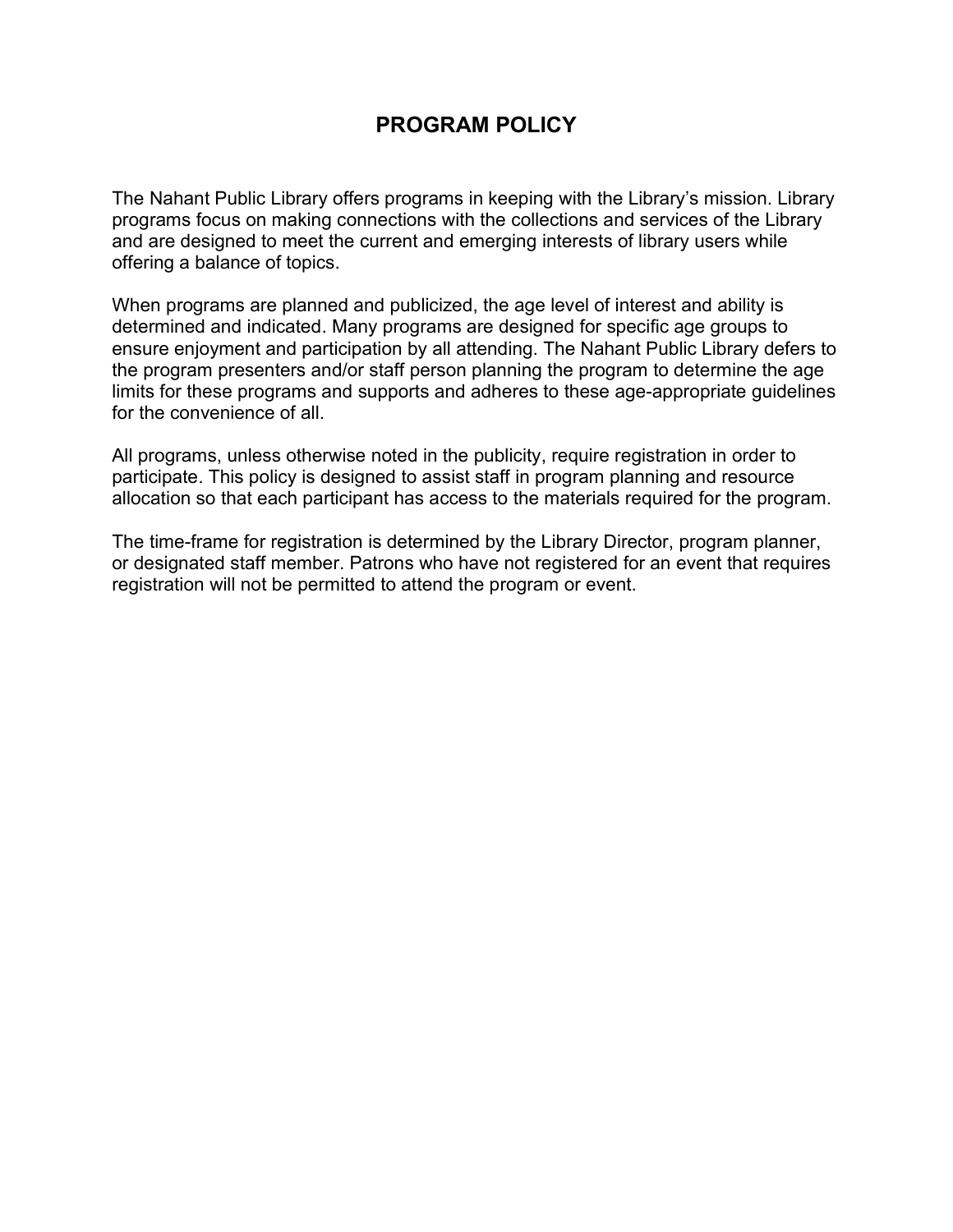### SOCIAL MEDIA POLICY

Nahant Public Library (NPL) recognizes the popularity and utility of social networking sites as a means of publicity, information dissemination, and recreation, and as such, participates in social media to extend the reach of the Library outside the Library walls. Social media is defined as any website or application which allows users to share information as a "friend" or "follower," or otherwise associate hi/her own "profiles" or with the Library's profiles on these sites. Examples of such sites include Twitter, Facebook, Pinterest, YouTube, and Wordpress.

Comments, posts, and messages are welcome on NPL's profiles on any social networking sites in use. While NPL recognizes and respects differences in opinion, all such interactions will be regularly monitored and reviewed for content and relevancy. All posting which contain any of the following will be removed and the poster barred from posting subsequent messages to the Library's presence on social networking sites:

- Obscene, racist, or otherwise inflammatory content
- Personal attacks, insults, or threatening language
- Potentially libelous statements
- Plagiarized or copy-written material
- Private or personal information published without consent
- Comments totally unrelated to the content of the forum
- Links to material that is not directly related
- Commercial promotions or spam
- Organized political activity
- Photos or other images that fall in any of the above categories

In addition, NPL reserves the right to edit or modify any postings or comments for space or content, while retaining the intent of the original post. The Library shall also be granted the right to reproduce comments, posts, and messages in other public venues. Identifying information, other than first name, will be removed unless prior approval is granted by the user.

The Library does not collect, maintain or otherwise use the personal information stored on any third party site in any way other than to communicate with users on that site, unless granted permission by users. Users may remove themselves at any time from the Library's profile, and should be aware that third party websites have their own privacy policies and proceed accordingly. The role and utility of social networking sites will be evaluated periodically by Library staff, and may be changed or terminated at any time without notice to subscribers.

NPL assumes no liability regarding any event or interaction that takes place on any social networking service, and does not endorse or review content outside the pages created by NPL staff. As with more traditional resources, the Library does not act in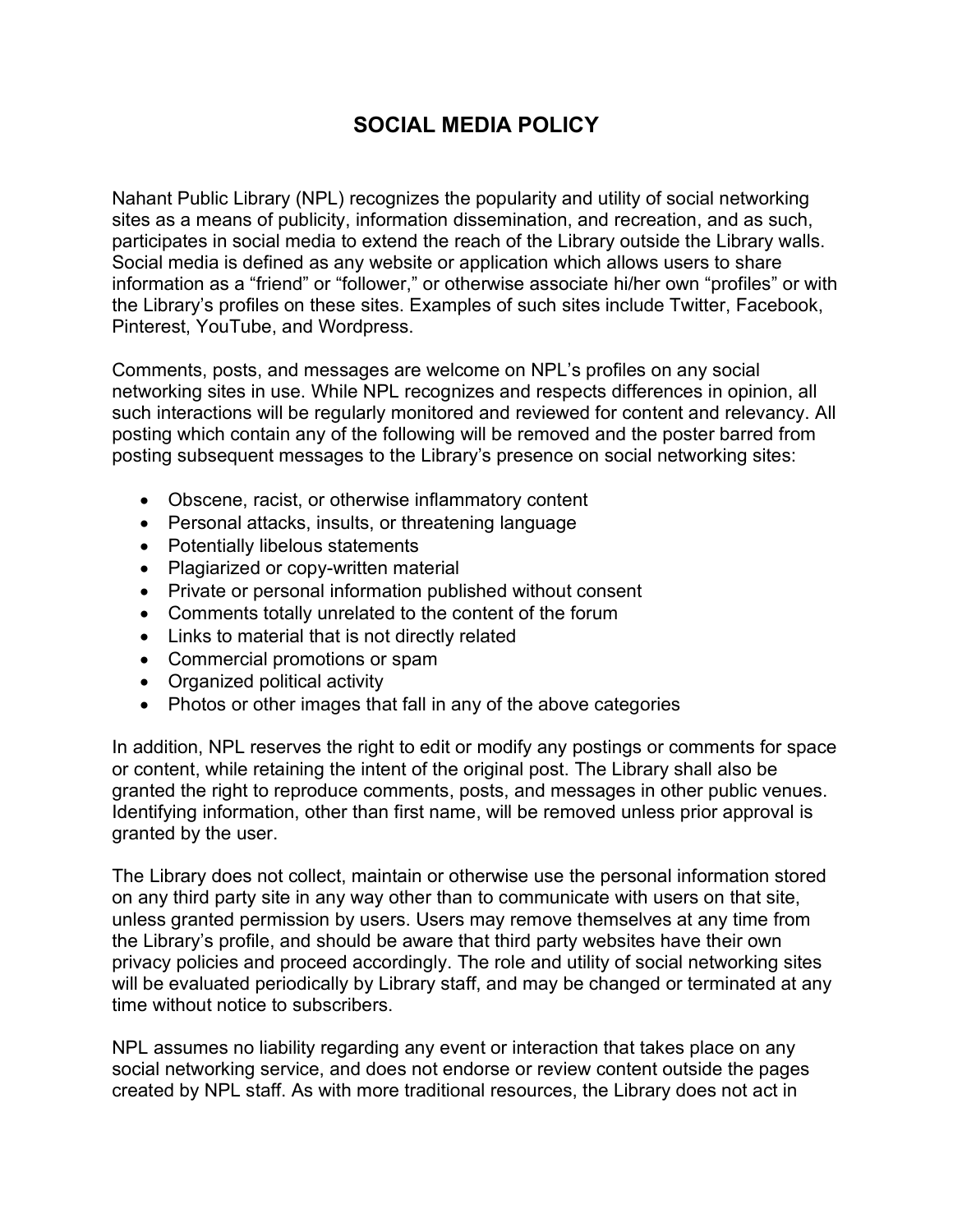place of a parent and is not responsible for enforcing any restrictions which a parent or guardian may place on a minor's use of this resource.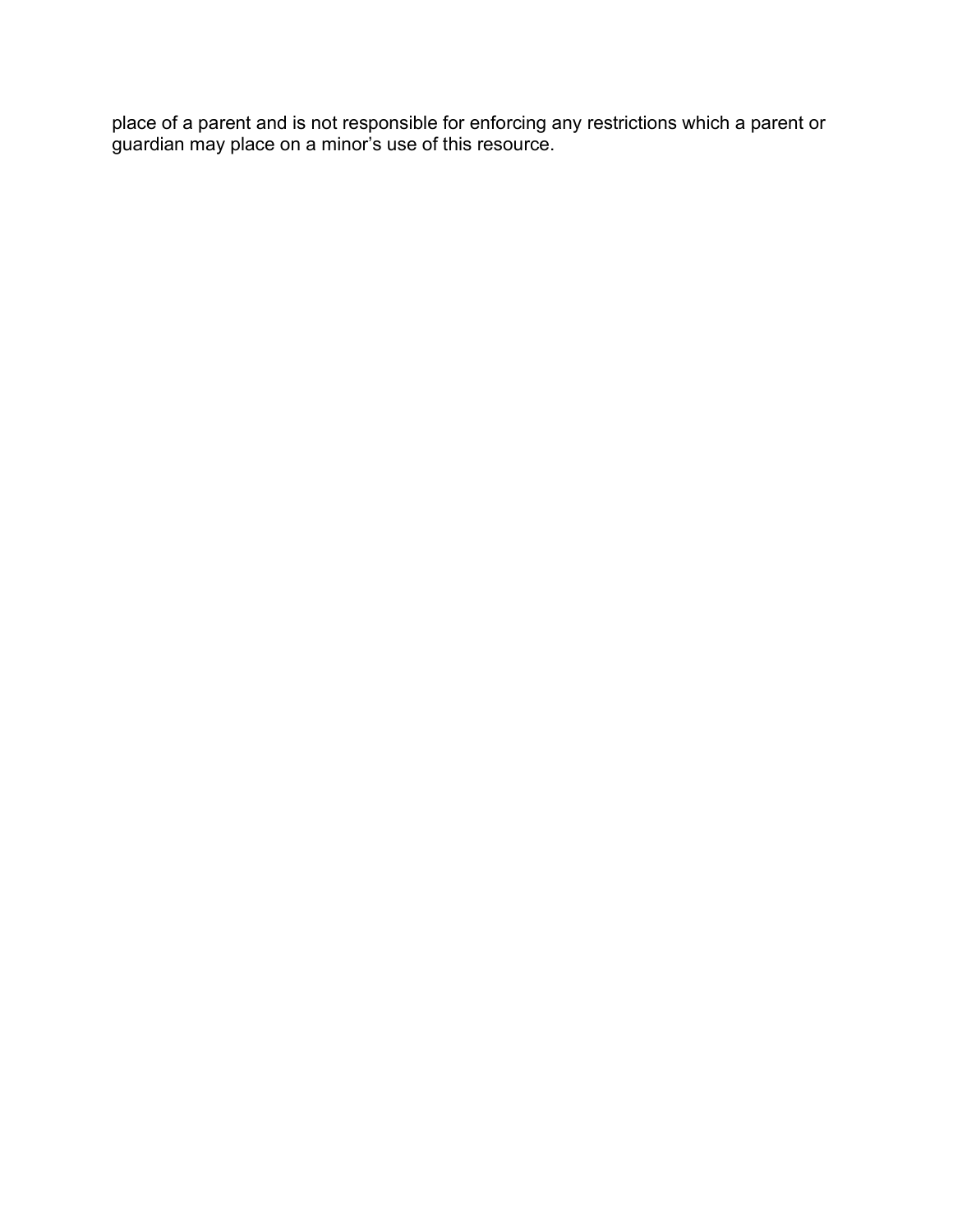### FOOD AND DRINK POLICY

For the comfort of our patrons, small snacks and non-alcoholic beverages in covered containers can be consumed in the Library. Full meals are not allowed unless provided by the Library for programming or other events.

The Library provides courtesy water and coffee for all patrons. Patrons are asked to clean up after themselves and dispose of trash appropriately.

Patrons using Library computers or other technology devices will not be allowed to eat or drink while using them and may not have food or beverage near such devices in order to avoid spills or leaks that may damage computers or tools.

Patrons who violate this policy resulting in damage to a computer or other technology device will be required to compensate the Library for the replacement or repair of said devices.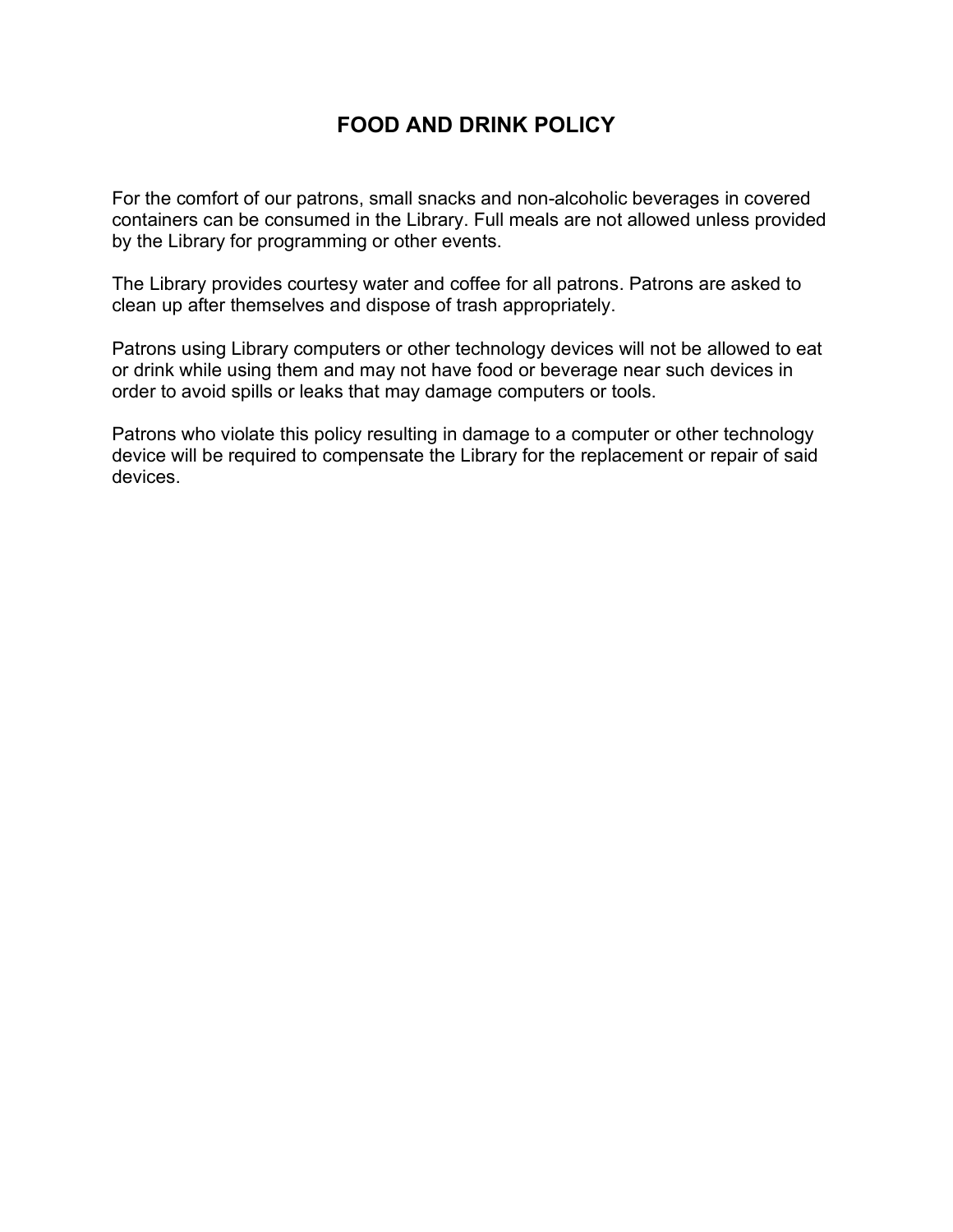### VOLUNTEER POLICY

The Nahant Public Library appreciates and welcomes volunteer service. Volunteers generally provide support services to paid staff or work on special projects. Volunteers are expected to act in accordance with Library policies and procedures and to reflect positive customer service attitudes to all Library patrons.

Volunteers are selected based on their qualifications in relation to the needs of the Library at any given time, and based on their ability to commit to a consistent schedule of volunteer hours. Selection of volunteers is the responsibility of the Library Director.

Prospective volunteers are requested to fill out a volunteer application available at the Library and will be interviewed by the Library Director. If there are no suitable volunteer opportunities, application forms will be kept on file for a period of one year. Applicants will be contacted if a project is identified which matches their interests or qualifications.

While the Library appreciates all community members who choose to donate their time and talent to the Library, the Library does not always have opportunities for volunteer service; therefore, the Library reserves the right to refuse volunteer service.